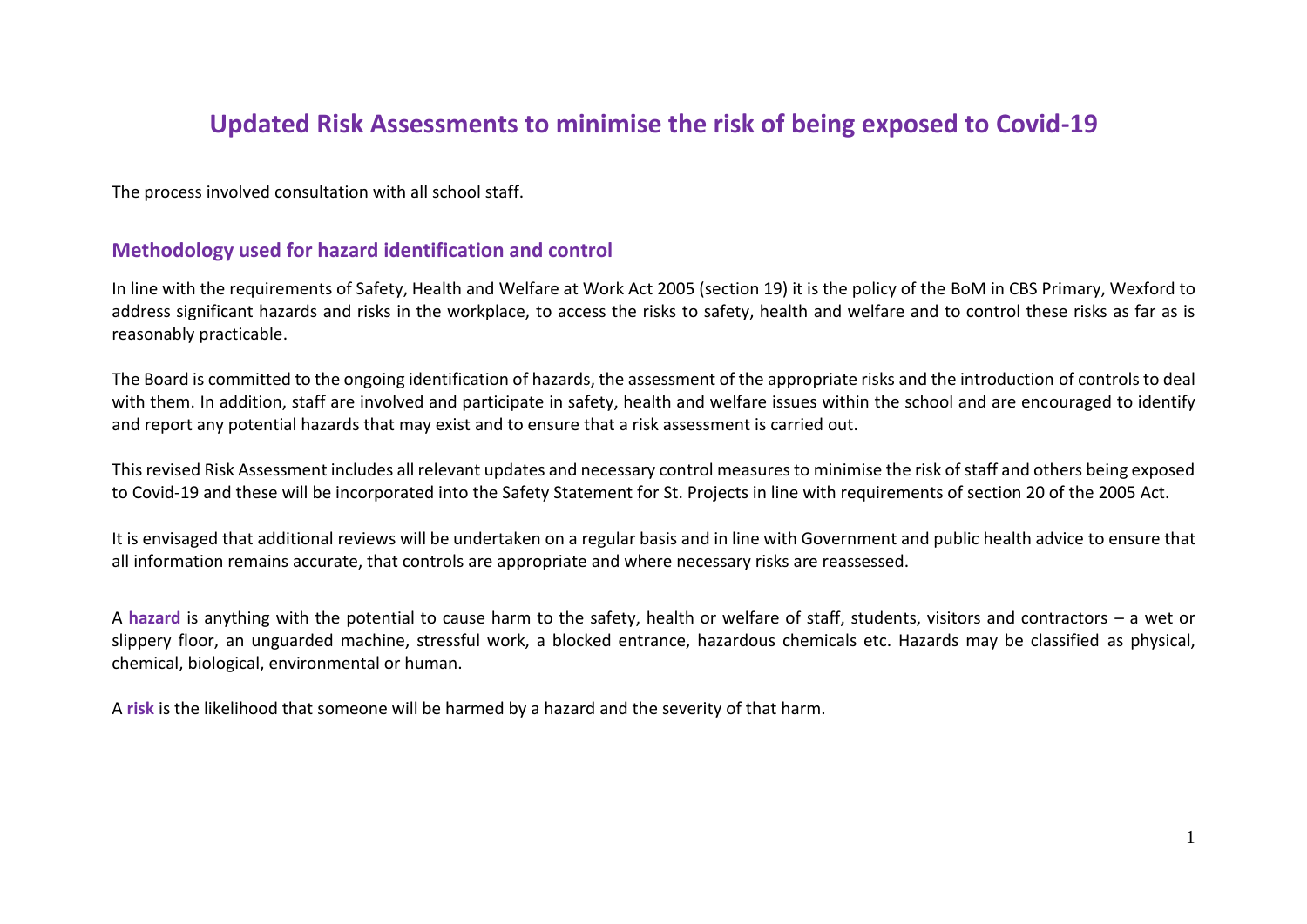#### **Control measures:**

A control measure is an applied measure that reduces the level of risk. Control measures can be applied at the planning stage, can comprise physical measures, can be management issues and can include training. Good control measures will require a combination of some or all of these.

#### **Control measure principles:**

Schedule 3 of the Safety, Health and Welfare at Work Act 2005 lists the Principles of Prevention and the Board of Management undertakes to apply these principles (where practicable) in dealing with all risks within the school:

- Avoidance of risks
- Evaluation of unavoidable risks
- Combating of risks at source
- Adaptation of work to the individual
- Adaptation of workplace to technical progress
- Replacement of dangerous articles, substances or systems of work by safe or less dangerous articles, substances or systems of work
- Priority to collective protective measures over individual protective measures
- Development of an adequate prevention policy which takes account of technology, organisation of work, working conditions, social factors and the influence of factors relating to the working environment
- Appropriate training and instructions to employees.

When the safety audit identifies hazards, it is necessary to evaluate and rank them so that they can be controlled in an orderly way. The risk of a hazard is a measure of the likelihood or probability of an accident coupled with the severity of the injury or loss. The risk potential of each hazard was assessed (by ranking) by giving numerical values of between 1 and 5 to both the **severity** of the consequences and the **probability** of the event occurring. When the severity numerical factor and the probability numerical factor were multiplied together, they produced a number between 1 and 25 thereby producing the numerical values outlined in **risk rating** chart below.

**Severity x Probability = Risk Rating**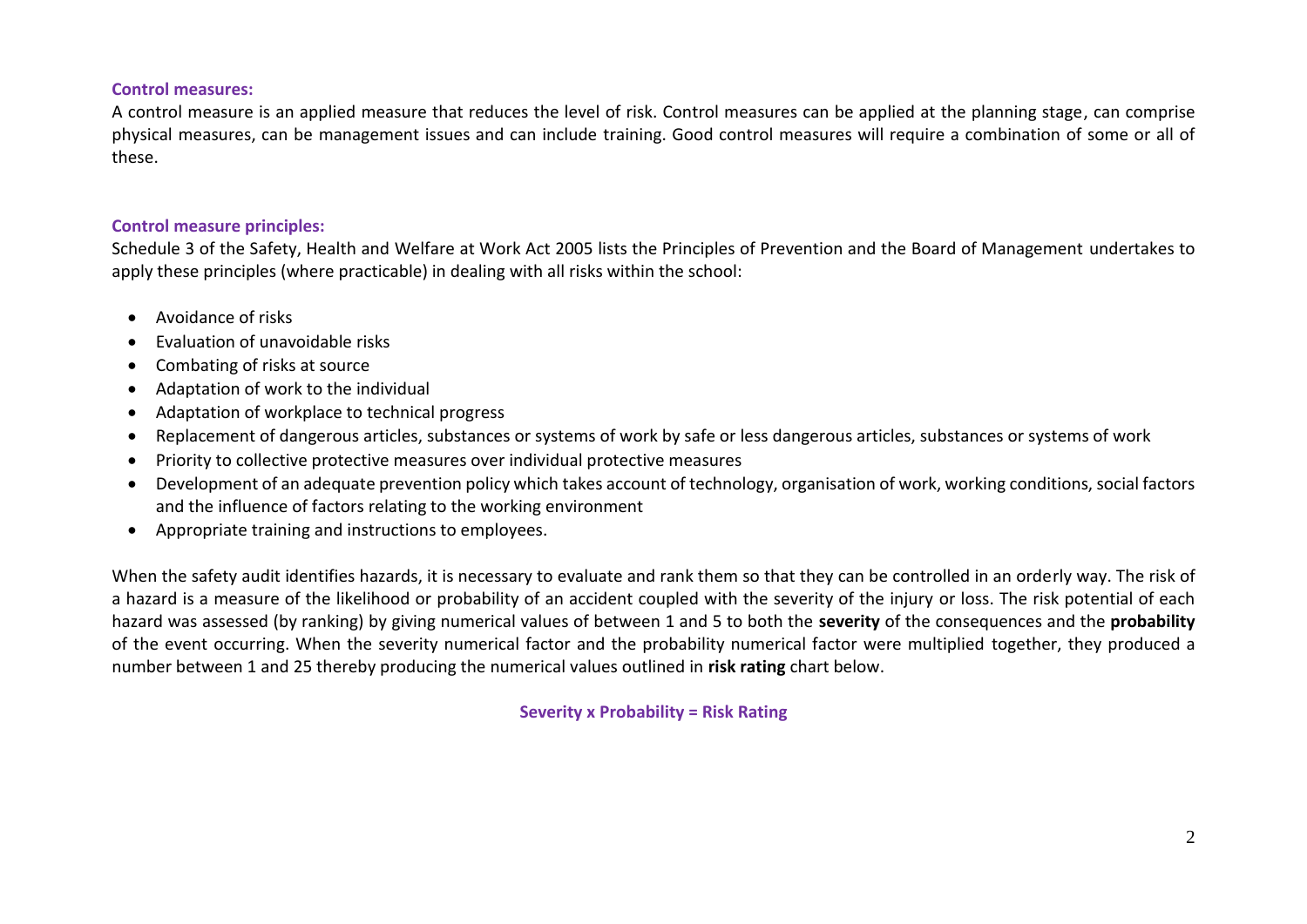### **Severity**

| <b>Severity Rating</b>          | <b>Interpretation</b>                                                                       | <b>Numerical Value</b> |
|---------------------------------|---------------------------------------------------------------------------------------------|------------------------|
| <b>Fatality or Catastrophic</b> | Single or multiple fatalities, widespread illness, large scale property or equipment damage |                        |
| Major                           | Serious injury or illness, significant property or equipment damage                         | 4                      |
| Moderate                        | Injury and damage to property                                                               |                        |
| Minor                           | Minor injury or illness, minor property or equipment damage                                 |                        |
| Trivial                         | No significant injury or illness, no significant property or equipment damage               |                        |

## **Probability/Likelihood**

| <b>Probability Rating</b> | Interpretation                                          | <b>Numerical Value</b> |
|---------------------------|---------------------------------------------------------|------------------------|
| Inevitable                | Likely to occur either immediately or in the short term |                        |
| Very Likely               | Could occur in time or if repeated enough               |                        |
| Likely                    | Likely to occur                                         |                        |
| Unlikely                  | Though unlikely, may occur over time                    |                        |
| Rare                      | Unlikely to occur at all                                |                        |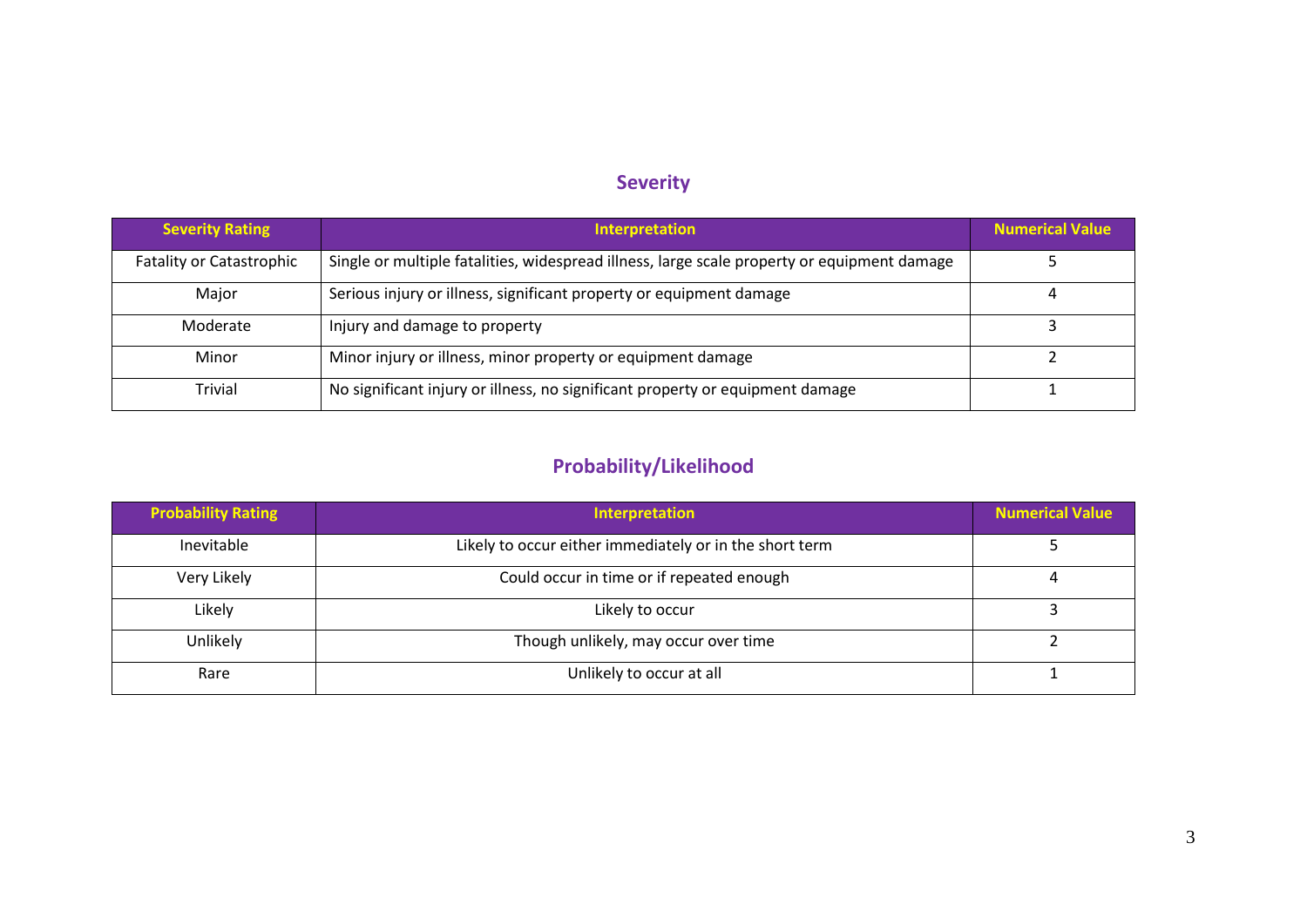### **Risk Rating**

| <b>Numerical Value</b><br>Severity x Probability | <b>Descriptive risk rating</b>                      | Interpretation                                                                    |
|--------------------------------------------------|-----------------------------------------------------|-----------------------------------------------------------------------------------|
| $16 - 25$                                        | <b>Emergency - Extremely serious</b>                | Risks are unacceptable and immediate action required justifying special           |
|                                                  | If an incident were to occur, it would be likely    | maintenance. Activity should be halted and stopped until the hazard is            |
|                                                  | that a permanent, debilitating injury or death      | eliminated or appropriate risk controls are put in place.                         |
|                                                  | would result                                        |                                                                                   |
| $11 - 15$                                        | <b>Severe and Serious</b>                           | Activity can proceed but substantial efforts should be made to reduce the         |
|                                                  | If an incident were to occur, it would be likely    | risk. Risk reduction measures should be implemented urgently within a             |
|                                                  | that an injury requiring medical treatment would    | defined time period and it might be necessary to consider suspending or           |
|                                                  | result.                                             | restricting the activity or to apply interim control measures until this has been |
|                                                  |                                                     | completed.                                                                        |
| $6 - 10$                                         | <b>Medium</b>                                       | Activity can proceed but consideration should be given as to whether the risks    |
|                                                  | If an incident were to occur, there would be        | can be lowered. Control measures must be monitored and reviewed as                |
|                                                  | some chance that an injury requiring First Aid      | required to ensure they remain suitable and sufficient.                           |
|                                                  | treatment would result                              |                                                                                   |
| $1 - 5$                                          | <b>Trivial</b><br><b>Negligible</b><br><b>or</b>    | No additional controls are necessary as these risks are considered acceptable.    |
|                                                  | If an incident were to occur, there would be little | Activity should be regularly reviewed to ensure there is no change to the risk    |
|                                                  | likelihood that an injury would result              | rating and that controls are maintained.                                          |
|                                                  |                                                     |                                                                                   |

**\*Note:** A numerical rating has been used in column 4 of the risk assessment sheets to describe the risk potential for the hazard identified This method has been used in an attempt to ensure that the levels of risk will be understood and clear to all those operating within the school.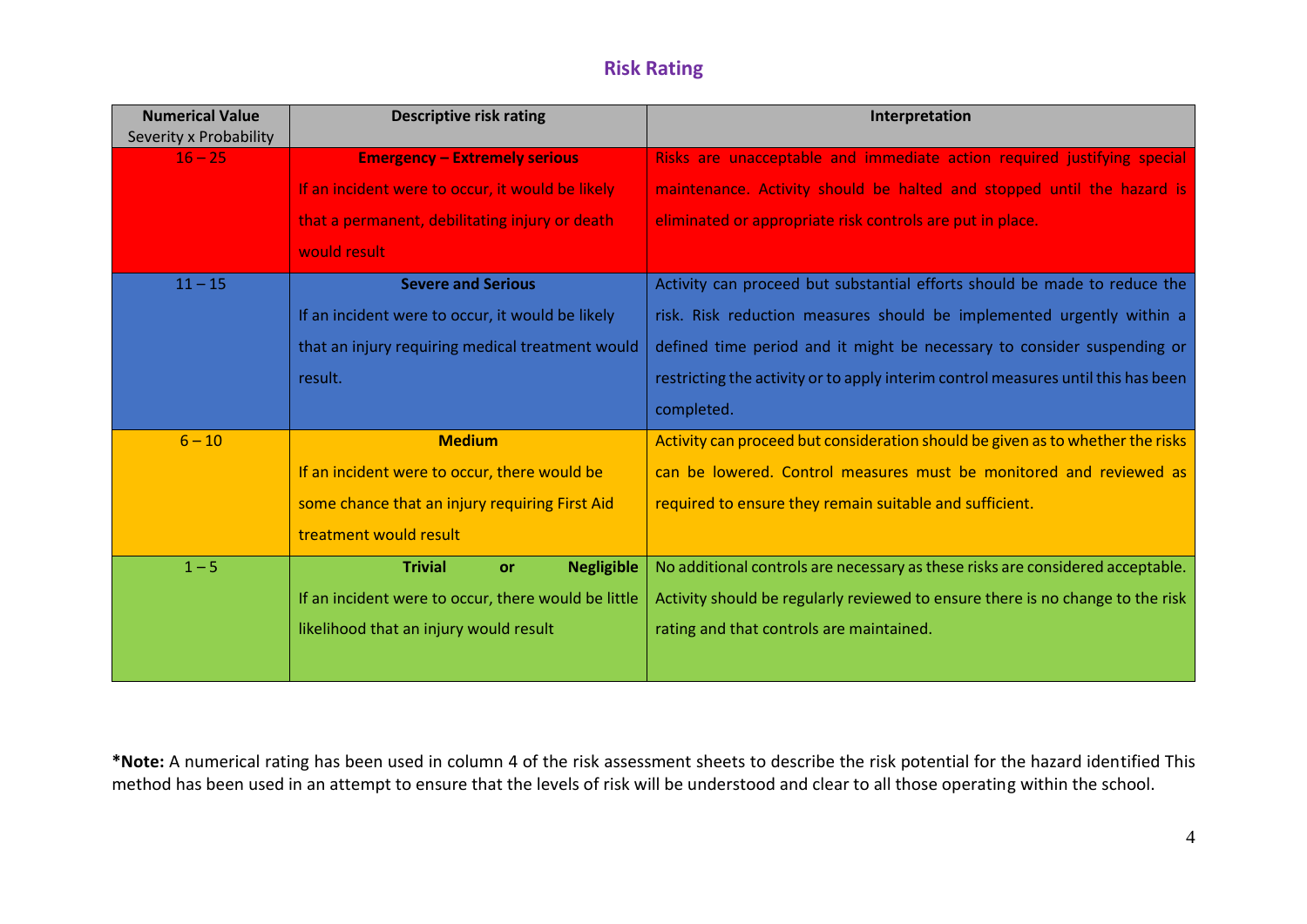| Who may be<br>affected?                                                                                                                                                                                                                                                                                                                                                                                                                                                                            | <b>Identified Risks</b>                                                                                                                                                                                                                                                                                                                                                                                                                                                                                                                                                                                                                                         |                                                                                                                                                                                                                                                                                                                                                                                                                                                                                                                                             | <b>Risk Communication, Education and Training</b><br><b>Controls</b>                                                                                                                                                                                                                                                                                                                                                                                                                                                                                                                                                                                                                                                                                                                                                                                                                                                                                                                 | <b>Risk Rating</b><br>with<br>controls | <b>Action</b><br>implementation              |
|----------------------------------------------------------------------------------------------------------------------------------------------------------------------------------------------------------------------------------------------------------------------------------------------------------------------------------------------------------------------------------------------------------------------------------------------------------------------------------------------------|-----------------------------------------------------------------------------------------------------------------------------------------------------------------------------------------------------------------------------------------------------------------------------------------------------------------------------------------------------------------------------------------------------------------------------------------------------------------------------------------------------------------------------------------------------------------------------------------------------------------------------------------------------------------|---------------------------------------------------------------------------------------------------------------------------------------------------------------------------------------------------------------------------------------------------------------------------------------------------------------------------------------------------------------------------------------------------------------------------------------------------------------------------------------------------------------------------------------------|--------------------------------------------------------------------------------------------------------------------------------------------------------------------------------------------------------------------------------------------------------------------------------------------------------------------------------------------------------------------------------------------------------------------------------------------------------------------------------------------------------------------------------------------------------------------------------------------------------------------------------------------------------------------------------------------------------------------------------------------------------------------------------------------------------------------------------------------------------------------------------------------------------------------------------------------------------------------------------------|----------------------------------------|----------------------------------------------|
| <b>Staff</b>                                                                                                                                                                                                                                                                                                                                                                                                                                                                                       | Spread of Covid-19 virus<br>Persons currently deemed<br>most at risk of complications if<br>they catch the coronavirus are:<br>• 60 years of age and over<br>have long-term medical<br>conditions $-$ i.e. heart disease,<br>lung disease, high blood<br>pressure, diabetes or cancer<br>• pregnant women<br>effects<br>of<br>the<br>Known<br>coronavirus:<br>• A fever (high temperature of<br>37.5 degrees Celsius or above)<br>• A cough - this can be any kind<br>of cough, not just a dry cough<br>• Shortness of breath or<br>breathing difficulties<br>• Loss of sense of smell<br>• Loss of sense of taste or<br>distortion of sense of taste<br>•Death | work arrangements within the school.<br>staff engagement approaches.<br>The Board of Management will:<br>Ensure that all staff receive necessary training prior to returning to work<br>$\checkmark$<br>$\checkmark$<br>among staff and pupils<br>Promote safe individual practices within the school campus<br>$\checkmark$<br>$\checkmark$<br>$\checkmark$<br>agencies (HSE, HSA, etc.) and the World Health Organisation<br>$\checkmark$<br>$\checkmark$<br>Provide specific training in the proper use of PPE for staff, where required | The Board of Management will develop a response plan for the prevention and mitigation of<br>Covid-19 following a risk assessment of the school facility. This plan will highlight the<br>measures necessary to protect the health and safety of staff in re-opening and modifying the<br>The staff representative(s) will be properly consulted when developing and implementing the<br>action plan for the prevention and mitigation of Covid-19 within the school and all staff will<br>be informed about the measures being introduced, using specific risk communication and<br>Provide posters, information and electronic message boards to increase awareness of Covid-19<br>Engage with staff in providing feedback on the preventive measures and their effectiveness<br>Provide regular information about the risk of Covid-19 using official sources, such as government<br>Emphasise the effectiveness of adopting protective measures especially good personal hygiene | Negligible                             | Board of<br>Management<br>Principal<br>Staff |
| <b>Risk Level Calculation</b><br><b>Risk Level Action</b><br>Trivial risk<br>(a) Severity of risk/injury<br>1=trivial, 2=slight, 3=moderate, 4=major, 5=fatality<br>$1 - 5$<br>Acceptable<br>(b) Likelihood of event<br>1=rare, 2=unlikely, 3=likely, 4=very likely, 5=inevitable<br>6-10 Medium risk<br>Requires monitoring<br>(c) Risk Rating = $(a)$ X $(b)$<br>Requires immediate further action and control<br>11-15 Severe risk<br>16-25 Emergency risk Halt activity and review immediately |                                                                                                                                                                                                                                                                                                                                                                                                                                                                                                                                                                                                                                                                 |                                                                                                                                                                                                                                                                                                                                                                                                                                                                                                                                             |                                                                                                                                                                                                                                                                                                                                                                                                                                                                                                                                                                                                                                                                                                                                                                                                                                                                                                                                                                                      |                                        |                                              |
| Assessment Date:                                                                                                                                                                                                                                                                                                                                                                                                                                                                                   |                                                                                                                                                                                                                                                                                                                                                                                                                                                                                                                                                                                                                                                                 |                                                                                                                                                                                                                                                                                                                                                                                                                                                                                                                                             | Assessor's Name:                                                                                                                                                                                                                                                                                                                                                                                                                                                                                                                                                                                                                                                                                                                                                                                                                                                                                                                                                                     |                                        |                                              |
| Who may be<br>affected?                                                                                                                                                                                                                                                                                                                                                                                                                                                                            | <b>Identified Risks</b>                                                                                                                                                                                                                                                                                                                                                                                                                                                                                                                                                                                                                                         |                                                                                                                                                                                                                                                                                                                                                                                                                                                                                                                                             | <b>Hygiene</b><br><b>Controls</b>                                                                                                                                                                                                                                                                                                                                                                                                                                                                                                                                                                                                                                                                                                                                                                                                                                                                                                                                                    | <b>Risk Rating</b><br>with<br>controls | <b>Action</b><br>implementation              |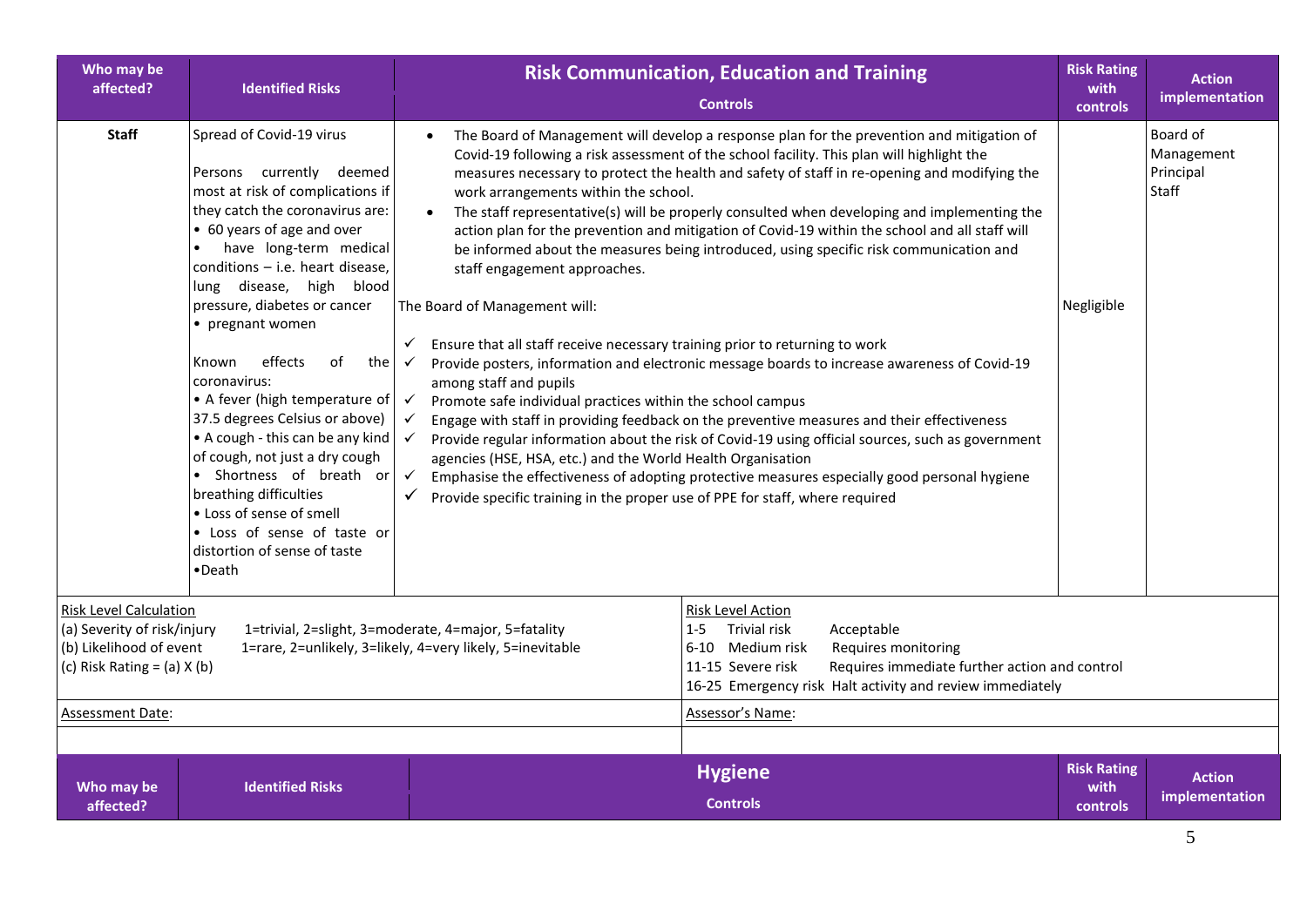| All staff<br>Pupils<br>Visitors<br>Contractors<br>Public                                                                   | Spread of Covid-19 virus<br>Persons currently deemed most at<br>risk of complications if they catch<br>the coronavirus are:<br>• 60 years of age and over<br>have long-term medical<br>$\bullet$<br>conditions - i.e. heart disease, lung<br>disease, high blood pressure,<br>diabetes or cancer<br>• pregnant women<br>Known effects of the coronavirus:<br>degrees Celsius or above)<br>cough, not just a dry cough<br>difficulties<br>• Loss of sense of smell<br>• Loss of sense of taste or distortion<br>of sense of taste<br>•Death | The BoM will ensure that all staff can wash their hands regularly. Hot water and appropriate<br>santitisers (i.e. hand gel dispensers, etc.) will be available at points in the school. Cold water and<br>emulsifying soap is available in all children's toilets. Staff should:<br>Wash their hands properly and often. Hands should be washed:<br>$\checkmark$<br>After coughing or sneezing<br>$\circ$<br>Before and after eating or preparing food<br>$\circ$<br>Before and after using protective gloves<br>$\circ$<br>Before and after being on public transport<br>$\circ$<br>When arriving and leaving the school campus<br>$\circ$<br>After toilet use<br>$\circ$<br>$\checkmark$<br>Cover theirmouth and nose with a tissue or their sleeve when coughing and sneezing.<br>Put used tissues into a bin and wash their hands<br>✓<br>$\checkmark$<br>Develop a routine of incresed cleaning and disinfecting of frequently touched objects and surfaces<br>• A fever (high temperature of 37.5 The BoM will supply required cleaning products, will ensure the correct use<br>and storage of disinfectants and will ensure all products are stored safely and securely. The current<br>• A cough - this can be any kind of designated storage point is the Comms room (opposite the principal's office). This room is always<br>locked and the caretaker holds the key.<br>• Shortness of breath or breathing   No employees are permitted to attend work if they display any of the symptoms below: -<br>$\checkmark$ Fever (temperature of 37.5 degrees or above)<br>Cough<br>✓<br>Shortness of breath<br><b>Breathing difficulties</b><br>$\checkmark$<br>Any Staff Member displaying symptoms must self-isolate and not attend school for 14 days<br>Any staff member living with someone who is self-isolating or waiting for a Covid-19 test must<br>restrict their movements for 14 days.<br>Any Staff Member who has tested positive for Covid-19 must not return to work until deemed fit to<br>do so and upon approval of their medical advisor<br>Staff can follow https://www2.hse.ie/ for regular updates or can contact HSELive for advice<br>1850 241850 | Requires<br>monitoring | Board of<br>Management<br>Principal<br>Staff<br>Visitors |
|----------------------------------------------------------------------------------------------------------------------------|--------------------------------------------------------------------------------------------------------------------------------------------------------------------------------------------------------------------------------------------------------------------------------------------------------------------------------------------------------------------------------------------------------------------------------------------------------------------------------------------------------------------------------------------|----------------------------------------------------------------------------------------------------------------------------------------------------------------------------------------------------------------------------------------------------------------------------------------------------------------------------------------------------------------------------------------------------------------------------------------------------------------------------------------------------------------------------------------------------------------------------------------------------------------------------------------------------------------------------------------------------------------------------------------------------------------------------------------------------------------------------------------------------------------------------------------------------------------------------------------------------------------------------------------------------------------------------------------------------------------------------------------------------------------------------------------------------------------------------------------------------------------------------------------------------------------------------------------------------------------------------------------------------------------------------------------------------------------------------------------------------------------------------------------------------------------------------------------------------------------------------------------------------------------------------------------------------------------------------------------------------------------------------------------------------------------------------------------------------------------------------------------------------------------------------------------------------------------------------------------------------------------------------------------------------------------------------------------------------------------------------------------------------------------------------------------------------------------------------------|------------------------|----------------------------------------------------------|
| <b>Risk Level Calculation</b><br>(a) Severity of risk/injury<br>(b) Likelihood of event<br>(c) Risk Rating = $(a)$ X $(b)$ | 1=trivial, 2=slight, 3=moderate, 4=major, 5=fatality                                                                                                                                                                                                                                                                                                                                                                                                                                                                                       | Risk Level Action1-5<br><b>Trivial risk</b><br>Acceptable<br>6-10 Medium risk<br>Requires monitoring<br>1=rare, 2=unlikely, 3=likely, 4=very likely, 5=inevitable<br>Requires immediate further action and control<br>11-15 Severe risk<br>16-25 Emergency risk Halt activity and review immediately                                                                                                                                                                                                                                                                                                                                                                                                                                                                                                                                                                                                                                                                                                                                                                                                                                                                                                                                                                                                                                                                                                                                                                                                                                                                                                                                                                                                                                                                                                                                                                                                                                                                                                                                                                                                                                                                             |                        |                                                          |
| <b>Assessment Date:</b>                                                                                                    |                                                                                                                                                                                                                                                                                                                                                                                                                                                                                                                                            | Assessor's Name:                                                                                                                                                                                                                                                                                                                                                                                                                                                                                                                                                                                                                                                                                                                                                                                                                                                                                                                                                                                                                                                                                                                                                                                                                                                                                                                                                                                                                                                                                                                                                                                                                                                                                                                                                                                                                                                                                                                                                                                                                                                                                                                                                                 |                        |                                                          |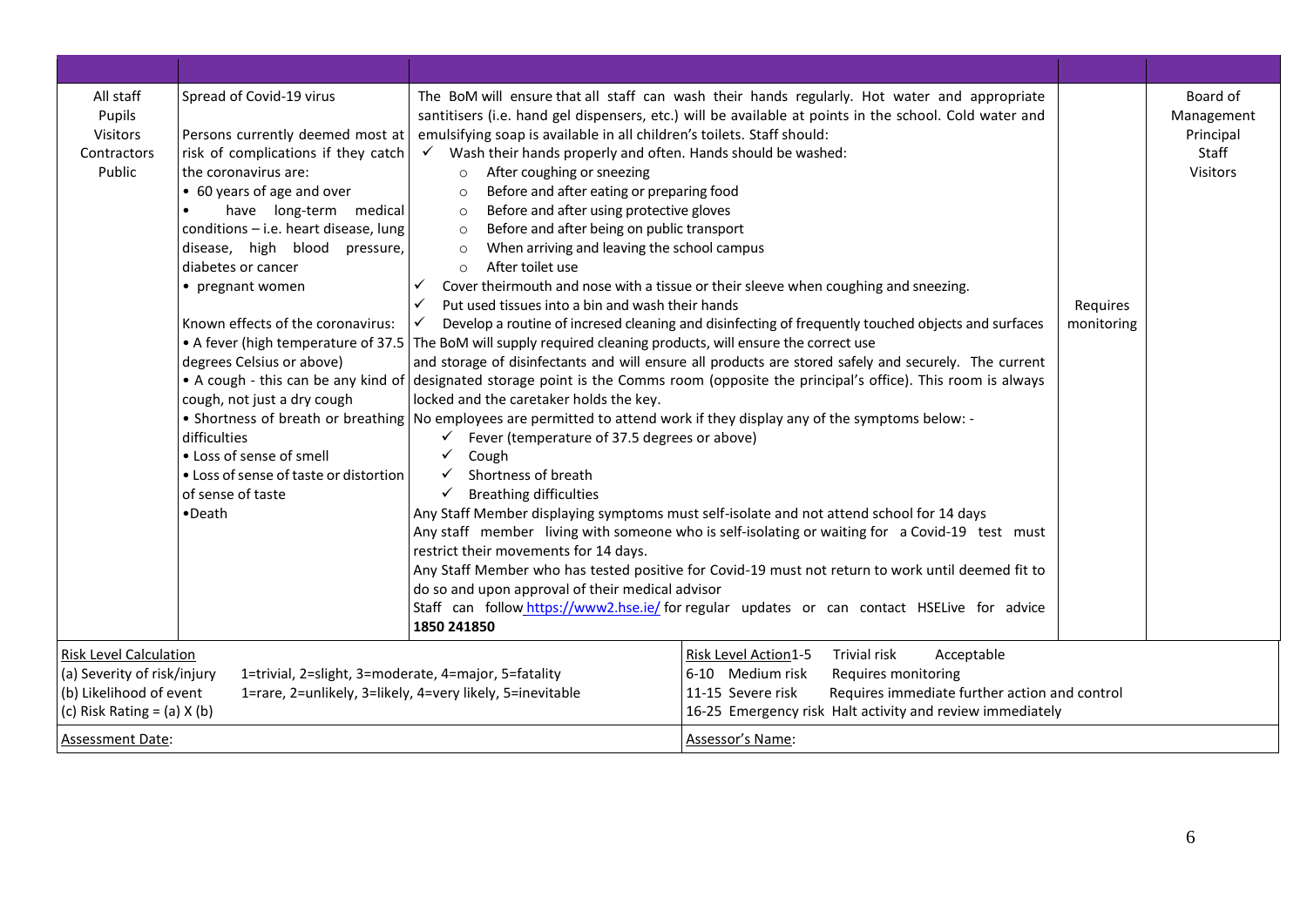| Who may be<br>affected?                                                                                                    | <b>Identified Risks</b>                                                                                                                                                                                                                                                                                                                                                                                                                                                                                                                                                                                                                          | <b>Hygiene</b><br><b>Controls</b>                                                                                                                                                                                                                                                                                                                                                                                                                                                                                                                                                                                                                                                                                                                                                                                                                                                                                                                                                                                                                                                                                                                                                                                                                                                                                                                                                                                                                                                                                                                                                                                                                                                                                                                                                                                                                                                                                                                                                                                                                                                                                                                                                                                                                                                                                  | <b>Risk Rating</b><br>with controls | <b>Action implementation</b>                                        |
|----------------------------------------------------------------------------------------------------------------------------|--------------------------------------------------------------------------------------------------------------------------------------------------------------------------------------------------------------------------------------------------------------------------------------------------------------------------------------------------------------------------------------------------------------------------------------------------------------------------------------------------------------------------------------------------------------------------------------------------------------------------------------------------|--------------------------------------------------------------------------------------------------------------------------------------------------------------------------------------------------------------------------------------------------------------------------------------------------------------------------------------------------------------------------------------------------------------------------------------------------------------------------------------------------------------------------------------------------------------------------------------------------------------------------------------------------------------------------------------------------------------------------------------------------------------------------------------------------------------------------------------------------------------------------------------------------------------------------------------------------------------------------------------------------------------------------------------------------------------------------------------------------------------------------------------------------------------------------------------------------------------------------------------------------------------------------------------------------------------------------------------------------------------------------------------------------------------------------------------------------------------------------------------------------------------------------------------------------------------------------------------------------------------------------------------------------------------------------------------------------------------------------------------------------------------------------------------------------------------------------------------------------------------------------------------------------------------------------------------------------------------------------------------------------------------------------------------------------------------------------------------------------------------------------------------------------------------------------------------------------------------------------------------------------------------------------------------------------------------------|-------------------------------------|---------------------------------------------------------------------|
| All staff<br>Pupils<br>Visitors<br>Contractors<br>Public                                                                   | Spread of Covid-19 virus<br>Persons currently deemed most at risk<br>of complications if they catch the<br>coronavirus are:<br>• 60 years of age and over<br>• have long-term medical conditions -<br>i.e. heart disease, lung disease, high<br>blood pressure, diabetes or cancer<br>• pregnant women<br>Known effects of the coronavirus:<br>• A fever (high temperature of 37.5<br>degrees Celsius or above)<br>• A cough - this can be any kind of<br>cough, not just a dry cough<br>• Shortness of breath or breathing<br>difficulties<br>• Loss of sense of smell<br>• Loss of sense of taste or distortion of<br>sense of taste<br>•Death | The Board of Management will ensure that:<br>✓<br>Appropriate signage in line with public health guidelines will be displayed throughout school<br>facility (buildings and grounds).<br>$\checkmark$<br>Appropriate social distancing markings are in place<br>$\checkmark$<br>Necessary PPE is available to staff<br>$\checkmark$<br>Standard cleaning and maintenance regimes are put in place and detailed records retained<br>by Wexford Cleaners-Records stored at school.<br>$\checkmark$<br>Toilet facilities are cleaned daily and sanitized with 'Klorsept' high level, Broad Spectrum<br>Disinfectant.<br>$\checkmark$<br>All drinking water fountains will be shut down<br>Equipment sharing is minimised. Staff are encouraged not to share equipment<br>✓<br>$\checkmark$<br>PE equipment will be distributed to individual classes<br>$\checkmark$<br>There is daily cleaning of frequently touched surfaces and that staff are provided with<br>essential cleaning materials to keep their own work areas clean (for example<br>wipes/disinfection products, paper towels and waste bins/bags).<br>$\checkmark$<br>All school equipment is sanitised - cleaning programmes have been devised to ensure that<br>shared equipment is cleaned and disinfected between use by different people<br>$\checkmark$<br>Covid compliant work areas to be available where social distancing guidelines can be applied<br>✓<br>There is staggered use of canteen/kitchen or other communal facilities<br>$\checkmark$<br>Bins are provided for disposal of waste materials (tissues, paper towels, wipes, etc.) and that<br>adequate waste collection arrangements to be put in place to ensure they do not overflow<br>All waste collection points are emptied at the end of each day.<br>$\checkmark$<br>PPE bins are provided in classrooms and staffroom Updated: PPE into general waste bin<br>$\checkmark$<br>August 2021<br>School will be cleaned daily by 'Wexford Cleaners' and a schedule of cleaning is available<br>$\checkmark$<br>Rubbish will be removed at the end of the day by the cleaners.<br>✓<br>Staff will use gloves when removing rubbish bags or handling and disposing of any<br>$\checkmark$<br>rubbish and they wash hands with soap and water for at least 20 seconds afterwards | Requires<br>monitoring              | <b>Board of Management</b><br>Principal<br>Staff<br><b>Visitors</b> |
| <b>Risk Level Calculation</b><br>(a) Severity of risk/injury<br>(b) Likelihood of event<br>(c) Risk Rating = $(a)$ X $(b)$ | 1=trivial, 2=slight, 3=moderate, 4=major, 5=fatality<br>1=rare, 2=unlikely, 3=likely, 4=very likely, 5=inevitable                                                                                                                                                                                                                                                                                                                                                                                                                                                                                                                                | Trivial risk<br>Acceptable<br>Risk Level Action1-5<br>6-10 Medium risk<br>Requires monitoring<br>Requires immediate further action and control<br>11-15 Severe risk<br>16-25 Emergency risk Halt activity and review immediately                                                                                                                                                                                                                                                                                                                                                                                                                                                                                                                                                                                                                                                                                                                                                                                                                                                                                                                                                                                                                                                                                                                                                                                                                                                                                                                                                                                                                                                                                                                                                                                                                                                                                                                                                                                                                                                                                                                                                                                                                                                                                   |                                     |                                                                     |
| Assessment Date:                                                                                                           |                                                                                                                                                                                                                                                                                                                                                                                                                                                                                                                                                                                                                                                  | Assessor's Name:                                                                                                                                                                                                                                                                                                                                                                                                                                                                                                                                                                                                                                                                                                                                                                                                                                                                                                                                                                                                                                                                                                                                                                                                                                                                                                                                                                                                                                                                                                                                                                                                                                                                                                                                                                                                                                                                                                                                                                                                                                                                                                                                                                                                                                                                                                   |                                     |                                                                     |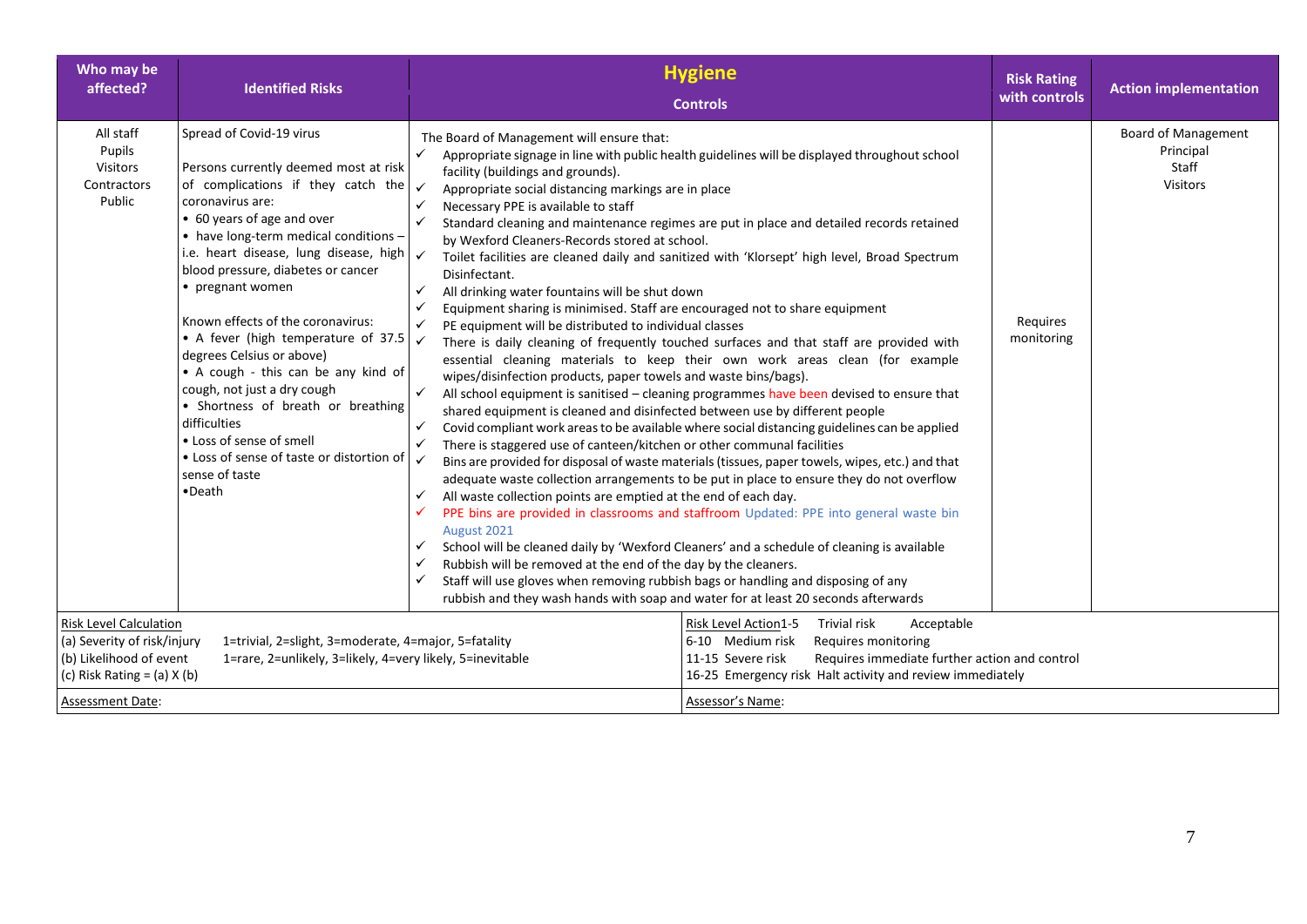| Who may be<br>affected?                                                                                                                                                                                        | <b>Identified Risks</b>                                                                                                                                                                                                                                                                                                                                                                                                                                                                                                                                                       | <b>Social Distancing</b><br><b>Controls</b>                                                                                                                                                                                                                                                                                                                                                                                                                                                                                                                                                                                                                                                                                                                                                                                                                                                                                                                                                                                                                                                                                                                                                                                                                                                                                                                                                                                                                      | <b>Risk Rating</b><br>with controls | <b>Action implementation</b>                                        |
|----------------------------------------------------------------------------------------------------------------------------------------------------------------------------------------------------------------|-------------------------------------------------------------------------------------------------------------------------------------------------------------------------------------------------------------------------------------------------------------------------------------------------------------------------------------------------------------------------------------------------------------------------------------------------------------------------------------------------------------------------------------------------------------------------------|------------------------------------------------------------------------------------------------------------------------------------------------------------------------------------------------------------------------------------------------------------------------------------------------------------------------------------------------------------------------------------------------------------------------------------------------------------------------------------------------------------------------------------------------------------------------------------------------------------------------------------------------------------------------------------------------------------------------------------------------------------------------------------------------------------------------------------------------------------------------------------------------------------------------------------------------------------------------------------------------------------------------------------------------------------------------------------------------------------------------------------------------------------------------------------------------------------------------------------------------------------------------------------------------------------------------------------------------------------------------------------------------------------------------------------------------------------------|-------------------------------------|---------------------------------------------------------------------|
| All staff<br>Pupils<br><b>Visitors</b><br>Contractors<br>Public                                                                                                                                                | Spread of Covid-19 virus<br>Persons currently deemed most at<br>risk of complications if they catch<br>the coronavirus are:<br>• 60 years of age and over<br>have long-term medical<br>conditions - i.e. heart disease, lung<br>disease, high blood pressure,<br>diabetes or cancer<br>• pregnant women<br>Known effects of the coronavirus:<br>• A fever (high temperature of 37.5<br>degrees Celsius or above)<br>• A cough - this can be any kind of<br>cough, not just a dry cough<br>• Shortness of breath or breathing<br>difficulties<br>• Loss of sense of smell      | Physical distancing is currently a key control measure in reducing the spread of infection.<br>The Board of Mangement will ensure that:<br>all persons will adhere to relevant social distancing rules in relation to entering the<br>$\checkmark$<br>school, use of welfare facilities and while working in the school<br>✓<br>physical spacing (2 metres apart currently) for work stations and common spaces, such as<br>entrances/exits, lifts, kithchen areas, canteens, stairs, where congregation or queuing of staff,<br>or visitors might occur<br>Break times will be staggered and school supervision procedures must be strictly adhered to<br>$\checkmark$<br>Appropriate signage in line with public health guidelines will be displayed throughout school<br>$\checkmark$<br>facility (buildings and grounds)<br>✓<br>Appropriate social distancing arangements will be in place throughout the facility<br>✓<br>Meetings of staff will take place online and by using online platforms e.g. 'Zoom'.<br>There is currently a strict no handshaking policy in place within the school<br>$\checkmark$<br>All staff, contractors and visitors should avoid direct physical contact with any other persons as<br>$\checkmark$<br>far as possible<br>Where 2 metre distance cannot be maintained, staff must wear PPE such as facemasks.<br>Requirements for personnel working within 2 metres of each other (where activity cannot be<br>suspended): | Requires<br>monitoring              | <b>Board of Management</b><br>Principal<br>Staff<br><b>Visitors</b> |
| <b>Risk Level Calculation</b>                                                                                                                                                                                  | No worker has symptoms of Covid-19<br>. Loss of sense of taste or<br>$\checkmark$<br>The close contact work cannot be avoided<br>✓<br>distortion of sense of taste<br>✓<br>Installation of physical barriers e.g. clear plastic sneeze guards<br>•Death<br>PPE is present in line with the approved risk assessment (full face mask, gloves, etc) and public<br>✓<br>health advice<br>An exclusion zone for <2m work will be set up pre task commencement<br>✓<br>Prior to donning appropriate PPE, staff will wash/sanitise their hands thoroughly<br>✓<br>Risk Level Action |                                                                                                                                                                                                                                                                                                                                                                                                                                                                                                                                                                                                                                                                                                                                                                                                                                                                                                                                                                                                                                                                                                                                                                                                                                                                                                                                                                                                                                                                  |                                     |                                                                     |
| (a) Severity of risk/injury<br>1=trivial, 2=slight, 3=moderate, 4=major, 5=fatality<br>(b) Likelihood of event<br>1=rare, 2=unlikely, 3=likely, 4=very likely, 5=inevitable<br>(c) Risk Rating = $(a)$ X $(b)$ |                                                                                                                                                                                                                                                                                                                                                                                                                                                                                                                                                                               | Trivial risk<br>$1 - 5$<br>Acceptable<br>6-10 Medium risk<br>Requires monitoring<br>11-15 Severe risk<br>Requires immediate further action and control<br>16-25 Emergency risk Halt activity and review immediately                                                                                                                                                                                                                                                                                                                                                                                                                                                                                                                                                                                                                                                                                                                                                                                                                                                                                                                                                                                                                                                                                                                                                                                                                                              |                                     |                                                                     |
| <b>Assessment Date:</b>                                                                                                                                                                                        |                                                                                                                                                                                                                                                                                                                                                                                                                                                                                                                                                                               | Assessor's Name:                                                                                                                                                                                                                                                                                                                                                                                                                                                                                                                                                                                                                                                                                                                                                                                                                                                                                                                                                                                                                                                                                                                                                                                                                                                                                                                                                                                                                                                 |                                     |                                                                     |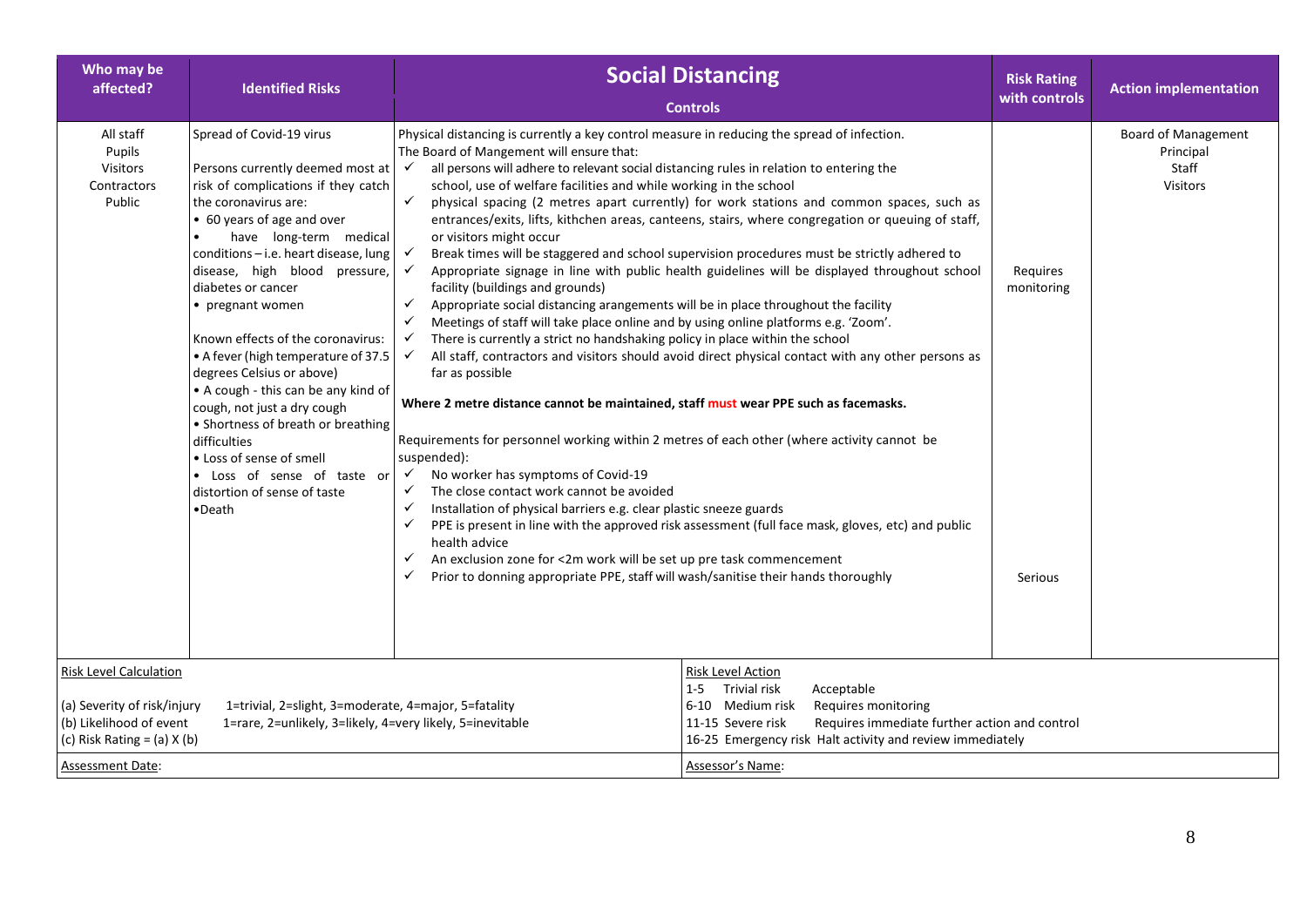| Who may be<br>affected?                                                                                                    | <b>Identified Risks</b>                                                                                                                                                                                                                                                                                                                                                                                                                                                                                                                                                                                                                                                      |                                                                                                                                                                                                                                                                                                                                                                                                                                    | <b>Cleaning</b>                                                                                                                                                                                                                                                                                                                                                                                                                                                                                                                                                                                                                                                                                                                                                                                                                                                                                                                                                                                                                                                                                                                                                                                                                                                                                      | <b>Risk Rating</b><br>with controls | <b>Action implementation</b>                     |
|----------------------------------------------------------------------------------------------------------------------------|------------------------------------------------------------------------------------------------------------------------------------------------------------------------------------------------------------------------------------------------------------------------------------------------------------------------------------------------------------------------------------------------------------------------------------------------------------------------------------------------------------------------------------------------------------------------------------------------------------------------------------------------------------------------------|------------------------------------------------------------------------------------------------------------------------------------------------------------------------------------------------------------------------------------------------------------------------------------------------------------------------------------------------------------------------------------------------------------------------------------|------------------------------------------------------------------------------------------------------------------------------------------------------------------------------------------------------------------------------------------------------------------------------------------------------------------------------------------------------------------------------------------------------------------------------------------------------------------------------------------------------------------------------------------------------------------------------------------------------------------------------------------------------------------------------------------------------------------------------------------------------------------------------------------------------------------------------------------------------------------------------------------------------------------------------------------------------------------------------------------------------------------------------------------------------------------------------------------------------------------------------------------------------------------------------------------------------------------------------------------------------------------------------------------------------|-------------------------------------|--------------------------------------------------|
| Staff especially<br>cleaning staff                                                                                         | Spread of Covid-19 virus<br>Persons currently deemed<br>most at risk of complications if<br>they catch the coronavirus are:<br>• 60 years of age and over<br>have long-term medical<br>conditions $-$ i.e. heart disease,<br>lung disease, high blood<br>pressure, diabetes or cancer<br>• pregnant women<br>effects<br>of<br>the $\checkmark$<br>Known<br>coronavirus:<br>• A fever (high temperature of<br>37.5 degrees Celsius or above)<br>• A cough - this can be any kind<br>of cough, not just a dry cough<br>• Shortness of breath or<br>breathing difficulties<br>• Loss of sense of smell<br>• Loss of sense of taste or<br>distortion of sense of taste<br>•Death | All cleaning will be undertaken in line with DES and public health guidance.<br>$\checkmark$<br>$\checkmark$<br>Cleaners.<br>$\checkmark$<br>gloves<br>area for 72 hours before being presented for general waste collection<br>$\checkmark$<br>disposable cloths are clean before re-use<br>$\checkmark$<br>a fresh solution of disinfectant before re-use<br>$\checkmark$<br>disinfectant. This disinfecting lasts for 24 hours. | <b>Controls</b><br>Staff are responsible for cleaning personal items that have been brought to work and<br>items handled at work or during breaks. Staff advised to clean personal items that they<br>have bring to work (e.g. mobile phones) and to avoid leaving them down on communal<br>surfaces or they will need to clean the surface after the personal item is removed<br>Cleaning staff will be trained in the new cleaning arrangements for the school by Wexford<br>Sufficient cleaning materials and PPE will be available to allow for increased cleaning<br>Cleaning staff will be instructed to wear gloves when cleaning and are aware of the need<br>to wash their hands thoroughly with soap and water, both before and after wearing<br>System in place for the disposable of cleaning cloths and used wipes in a rubbish bag<br>Current HSE guidance recommends waste such as cleaning waste, tissues etc. from a<br>person suspected of having Covid-19 should be double bagged and stored in a secure<br>System in place to make sure reusable cleaning equipment including mop heads and non-<br>System in place to ensure that equipment such as buckets are emptied and cleaned with<br>School will be cleaned daily and disinfected daily with a broad spectrum High level | Requires<br>monitoring              | <b>Board of Management</b><br>Principal<br>Staff |
| <b>Risk Level Calculation</b><br>(a) Severity of risk/injury<br>(b) Likelihood of event<br>(c) Risk Rating = $(a)$ X $(b)$ |                                                                                                                                                                                                                                                                                                                                                                                                                                                                                                                                                                                                                                                                              | 1=trivial, 2=slight, 3=moderate, 4=major, 5=fatality<br>1=rare, 2=unlikely, 3=likely, 4=very likely, 5=inevitable                                                                                                                                                                                                                                                                                                                  | Risk Level Action<br><b>Trivial risk</b><br>Acceptable<br>$1 - 5$<br>Medium risk<br>Requires monitoring<br>6-10<br>Requires immediate further action and control<br>11-15 Severe risk<br>16-25 Emergency risk Halt activity and review immediately                                                                                                                                                                                                                                                                                                                                                                                                                                                                                                                                                                                                                                                                                                                                                                                                                                                                                                                                                                                                                                                   |                                     |                                                  |
| Assessment Date:                                                                                                           |                                                                                                                                                                                                                                                                                                                                                                                                                                                                                                                                                                                                                                                                              |                                                                                                                                                                                                                                                                                                                                                                                                                                    | Assessor's Name:                                                                                                                                                                                                                                                                                                                                                                                                                                                                                                                                                                                                                                                                                                                                                                                                                                                                                                                                                                                                                                                                                                                                                                                                                                                                                     |                                     |                                                  |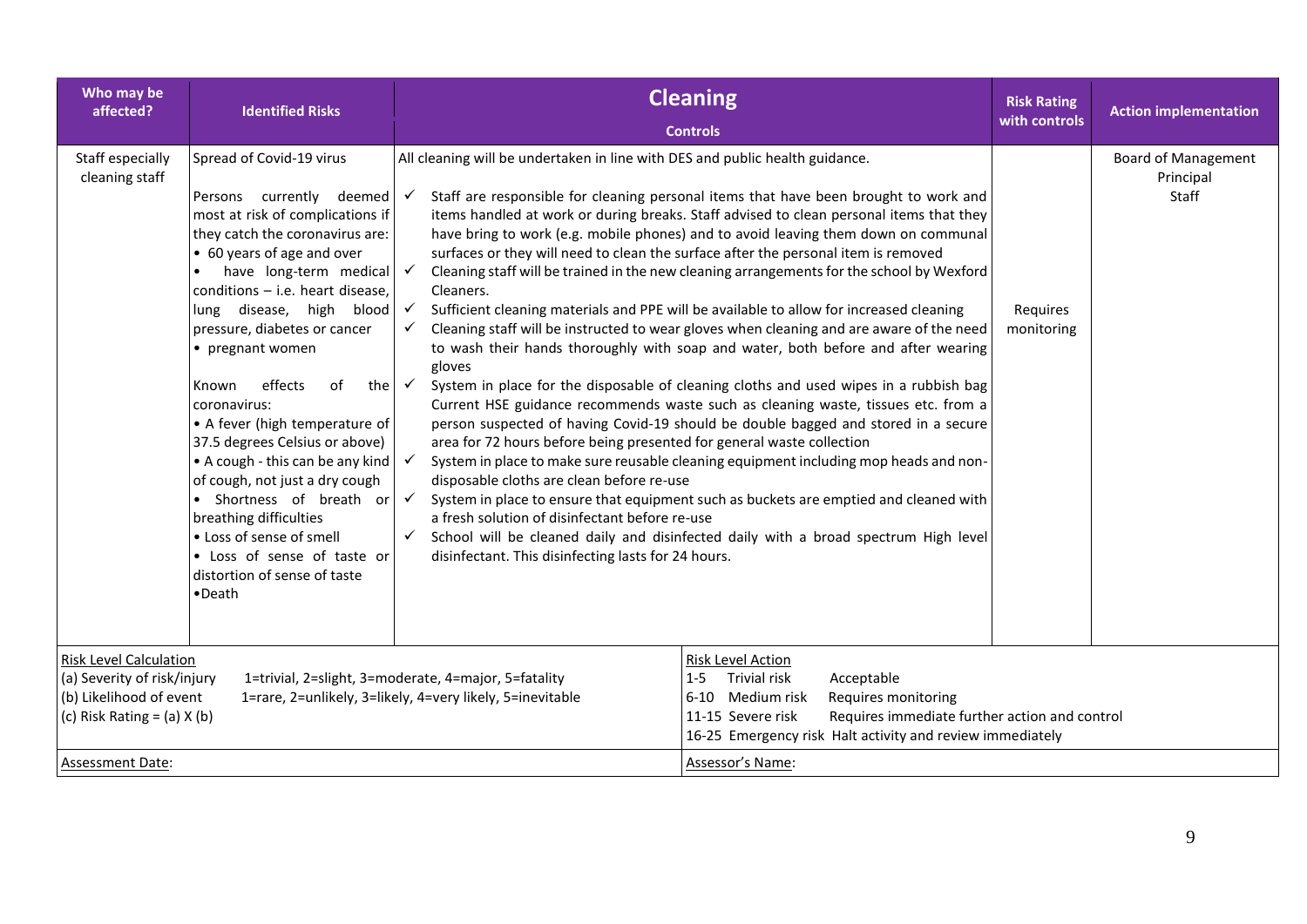| Who may be<br>affected?                                                                                                                                                                                                                         | <b>Identified Risks</b>                                                                                                                                                                                                                                                                                                                                                                                                                                                                                                                                                                                                                                         | <b>Office and administration areas</b><br><b>Controls</b>                                                                                                                                                                                                                                                                                                                                                                                                                                                                                                                                                                                                                                                                                                                                 |                                                                                                                                                                                                                                                     | <b>Risk Rating</b><br>with controls | <b>Action implementation</b>                                    |
|-------------------------------------------------------------------------------------------------------------------------------------------------------------------------------------------------------------------------------------------------|-----------------------------------------------------------------------------------------------------------------------------------------------------------------------------------------------------------------------------------------------------------------------------------------------------------------------------------------------------------------------------------------------------------------------------------------------------------------------------------------------------------------------------------------------------------------------------------------------------------------------------------------------------------------|-------------------------------------------------------------------------------------------------------------------------------------------------------------------------------------------------------------------------------------------------------------------------------------------------------------------------------------------------------------------------------------------------------------------------------------------------------------------------------------------------------------------------------------------------------------------------------------------------------------------------------------------------------------------------------------------------------------------------------------------------------------------------------------------|-----------------------------------------------------------------------------------------------------------------------------------------------------------------------------------------------------------------------------------------------------|-------------------------------------|-----------------------------------------------------------------|
| Staff                                                                                                                                                                                                                                           | Spread of Covid-19 virus<br>Persons currently deemed<br>most at risk of complications if<br>they catch the coronavirus are:<br>• 60 years of age and over<br>have long-term medical<br>$conditions - i.e.$ heart disease,<br>lung disease, high blood<br>pressure, diabetes or cancer<br>• pregnant women<br>effects<br>of<br>Known<br>the<br>coronavirus:<br>• A fever (high temperature of<br>37.5 degrees Celsius or above)<br>• A cough - this can be any kind<br>of cough, not just a dry cough<br>• Shortness of breath or<br>breathing difficulties<br>• Loss of sense of smell<br>• Loss of sense of taste or<br>distortion of sense of taste<br>•Death | Office capacity to be limited to secretary and 1 other adult person only to facilitate the<br>$\bullet$<br>maintenance of physical distancing between staff<br>$\bullet$<br>The number of employees permitted to work in an office at any particular time shall be<br>limited as a necessary control measure to protect health and safety.<br>$\bullet$<br>Children may be sent to the office on messages in pairs and 1 pair of children may enter<br>the office, after knocking and being invited to enter by the secretary<br>$\bullet$<br>Staff wishing to contact the office may do so through the school intercom system/phone<br>or any media as appropriate.<br>$\bullet$<br>First aid, traditionally done in the office must now take place in the designated first aid<br>area. |                                                                                                                                                                                                                                                     | Requires<br>monitoring              | <b>Board of Management</b><br>Principal<br>Administration staff |
| <b>Risk Level Calculation</b><br>(a) Severity of risk/injury<br>1=trivial, 2=slight, 3=moderate, 4=major, 5=fatality<br>(b) Likelihood of event<br>1=rare, 2=unlikely, 3=likely, 4=very likely, 5=inevitable<br>(c) Risk Rating = $(a)$ X $(b)$ |                                                                                                                                                                                                                                                                                                                                                                                                                                                                                                                                                                                                                                                                 | $1 - 5$<br>6-10                                                                                                                                                                                                                                                                                                                                                                                                                                                                                                                                                                                                                                                                                                                                                                           | <b>Risk Level Action</b><br>Trivial risk<br>Acceptable<br>Medium risk<br>Requires monitoring<br>11-15 Severe risk<br>Requires immediate further action and control<br>16-25 Emergency risk Halt activity and review immediately<br>Assessor's Name: |                                     |                                                                 |
| Assessment Date:                                                                                                                                                                                                                                |                                                                                                                                                                                                                                                                                                                                                                                                                                                                                                                                                                                                                                                                 |                                                                                                                                                                                                                                                                                                                                                                                                                                                                                                                                                                                                                                                                                                                                                                                           |                                                                                                                                                                                                                                                     |                                     |                                                                 |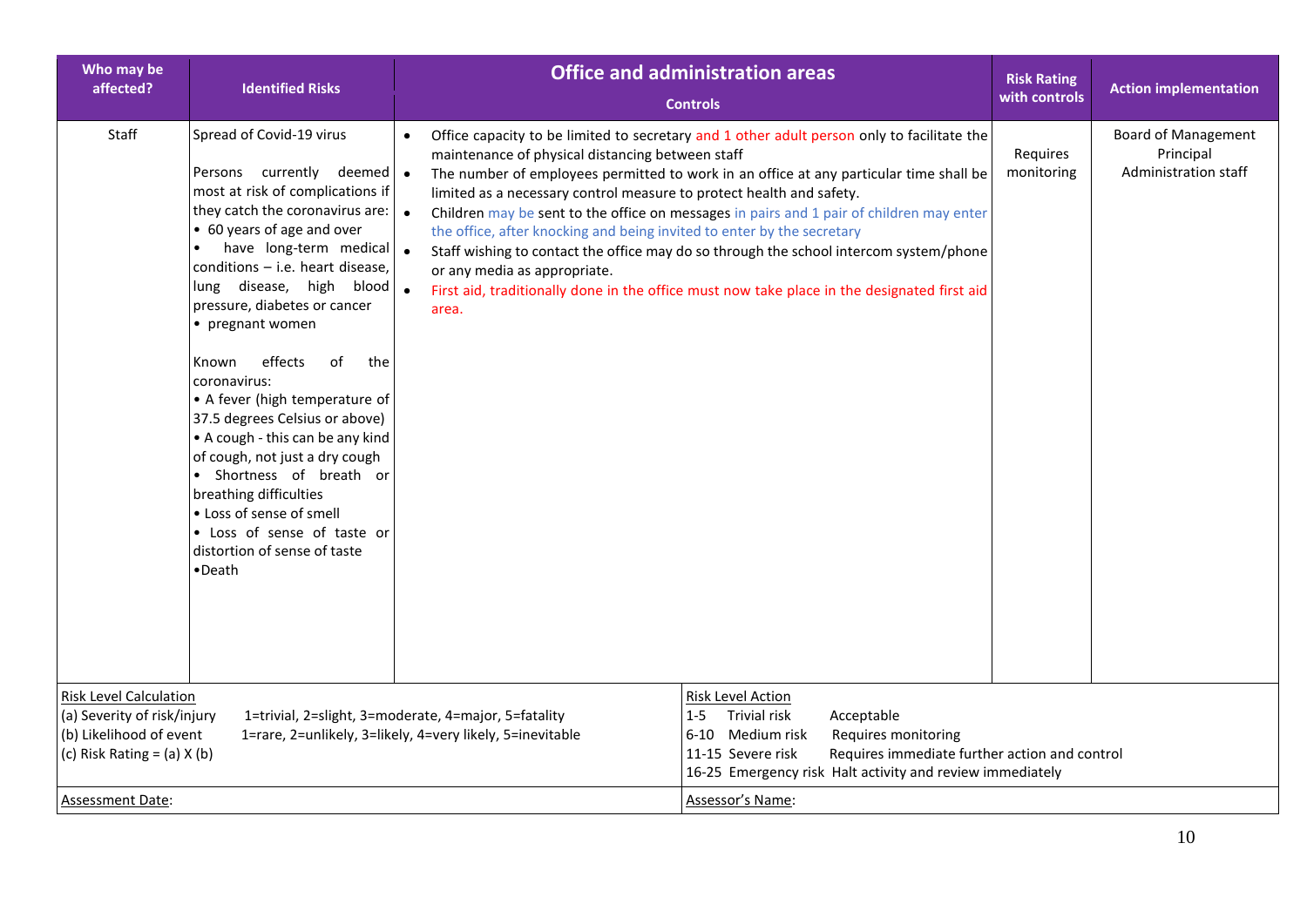| Who may be<br><b>Identified Risks</b><br>affected?                                                                                                                                                                                              |                                                                                                                                                                                                                                                                                                                                                                                                                                                                                                                                                                               | <b>Use of PPE</b>                                                                                                                                                                                                                                                                                                                                                                                                                                                                                                                                                                                                                                                                                                                                                                                                                                                                                                                                                                                                                                                                                                                                                                                                                                                                                                                                                                                                                                                                                                                                                                                                                                         |                        | <b>Action implementation</b>                     |
|-------------------------------------------------------------------------------------------------------------------------------------------------------------------------------------------------------------------------------------------------|-------------------------------------------------------------------------------------------------------------------------------------------------------------------------------------------------------------------------------------------------------------------------------------------------------------------------------------------------------------------------------------------------------------------------------------------------------------------------------------------------------------------------------------------------------------------------------|-----------------------------------------------------------------------------------------------------------------------------------------------------------------------------------------------------------------------------------------------------------------------------------------------------------------------------------------------------------------------------------------------------------------------------------------------------------------------------------------------------------------------------------------------------------------------------------------------------------------------------------------------------------------------------------------------------------------------------------------------------------------------------------------------------------------------------------------------------------------------------------------------------------------------------------------------------------------------------------------------------------------------------------------------------------------------------------------------------------------------------------------------------------------------------------------------------------------------------------------------------------------------------------------------------------------------------------------------------------------------------------------------------------------------------------------------------------------------------------------------------------------------------------------------------------------------------------------------------------------------------------------------------------|------------------------|--------------------------------------------------|
|                                                                                                                                                                                                                                                 |                                                                                                                                                                                                                                                                                                                                                                                                                                                                                                                                                                               | <b>Controls</b>                                                                                                                                                                                                                                                                                                                                                                                                                                                                                                                                                                                                                                                                                                                                                                                                                                                                                                                                                                                                                                                                                                                                                                                                                                                                                                                                                                                                                                                                                                                                                                                                                                           | with controls          |                                                  |
| Staff                                                                                                                                                                                                                                           | Spread of Covid-19 virus<br>Persons currently deemed<br>most at risk of complications if<br>• 60 years of age and over<br>have long-term medical and disposal of PPE.<br>conditions $-$ i.e. heart disease,<br>pressure, diabetes or cancer<br>• pregnant women<br>effects<br>of<br>Known<br>coronavirus:<br>37.5 degrees Celsius or above)<br>• A cough - this can be any kind masks-disposable-gloves.html<br>of cough, not just a dry cough<br>breathing difficulties<br>• Loss of sense of smell<br>• Loss of sense of taste or<br>distortion of sense of taste<br>•Death | The correct use of Personal Protective Equipment (PPE) such as face shields/visors or clear<br>plastic barriers or Perspex screens etc. may be required in some circumstances to address<br>identified risks of spread of the virus.<br>they catch the coronavirus are: Where PPE is required by staff, they will be notified accordingly and be provided with the<br>necessary PPE and provided with training and information in the proper use, cleaning, storage<br>lung disease, high blood PPE needs to be consistently and properly worn when required. In addition, it must be<br>regularly inspected, cleaned, maintained and replaced as necessary.<br>PPE will not be required to be worn within the school facility according to current occupational<br>the and public health guidance.<br>• A fever (high temperature of Current general guidance from the HSE in relation to the wearing of face coverings, masks and<br>gloves is available at the following Link: https://www2.hse.ie/conditions/coronavirus/face-<br>• Shortness of breath or Face masks will be provided to all staff and are to be worn when staff cannot maintain a 2metre<br>distance for colleagues or children. Facemasks must also be worn in the staffroom when<br>eating/drinking has finished.<br>Gloves are not required generally within the workplace for infection prevention and control<br>purposes according to current guidance. Due to the risks associated with the usage of gloves,<br>the Board of Management will not be providing gloves to staff for general use.<br>*Face coverings are not recommended to be worn by children under 12 years. | Requires<br>monitoring | <b>Board of Management</b><br>Principal<br>Staff |
| <b>Risk Level Calculation</b><br>(a) Severity of risk/injury<br>1=trivial, 2=slight, 3=moderate, 4=major, 5=fatality<br>(b) Likelihood of event<br>1=rare, 2=unlikely, 3=likely, 4=very likely, 5=inevitable<br>(c) Risk Rating = $(a)$ X $(b)$ |                                                                                                                                                                                                                                                                                                                                                                                                                                                                                                                                                                               | <b>Risk Level Action</b><br><b>Trivial risk</b><br>Acceptable<br>$1 - 5$<br>6-10 Medium risk<br>Requires monitoring<br>Requires immediate further action and control<br>11-15 Severe risk<br>16-25 Emergency risk Halt activity and review immediately                                                                                                                                                                                                                                                                                                                                                                                                                                                                                                                                                                                                                                                                                                                                                                                                                                                                                                                                                                                                                                                                                                                                                                                                                                                                                                                                                                                                    |                        |                                                  |
| Assessment Date:                                                                                                                                                                                                                                |                                                                                                                                                                                                                                                                                                                                                                                                                                                                                                                                                                               | Assessor's Name:                                                                                                                                                                                                                                                                                                                                                                                                                                                                                                                                                                                                                                                                                                                                                                                                                                                                                                                                                                                                                                                                                                                                                                                                                                                                                                                                                                                                                                                                                                                                                                                                                                          |                        |                                                  |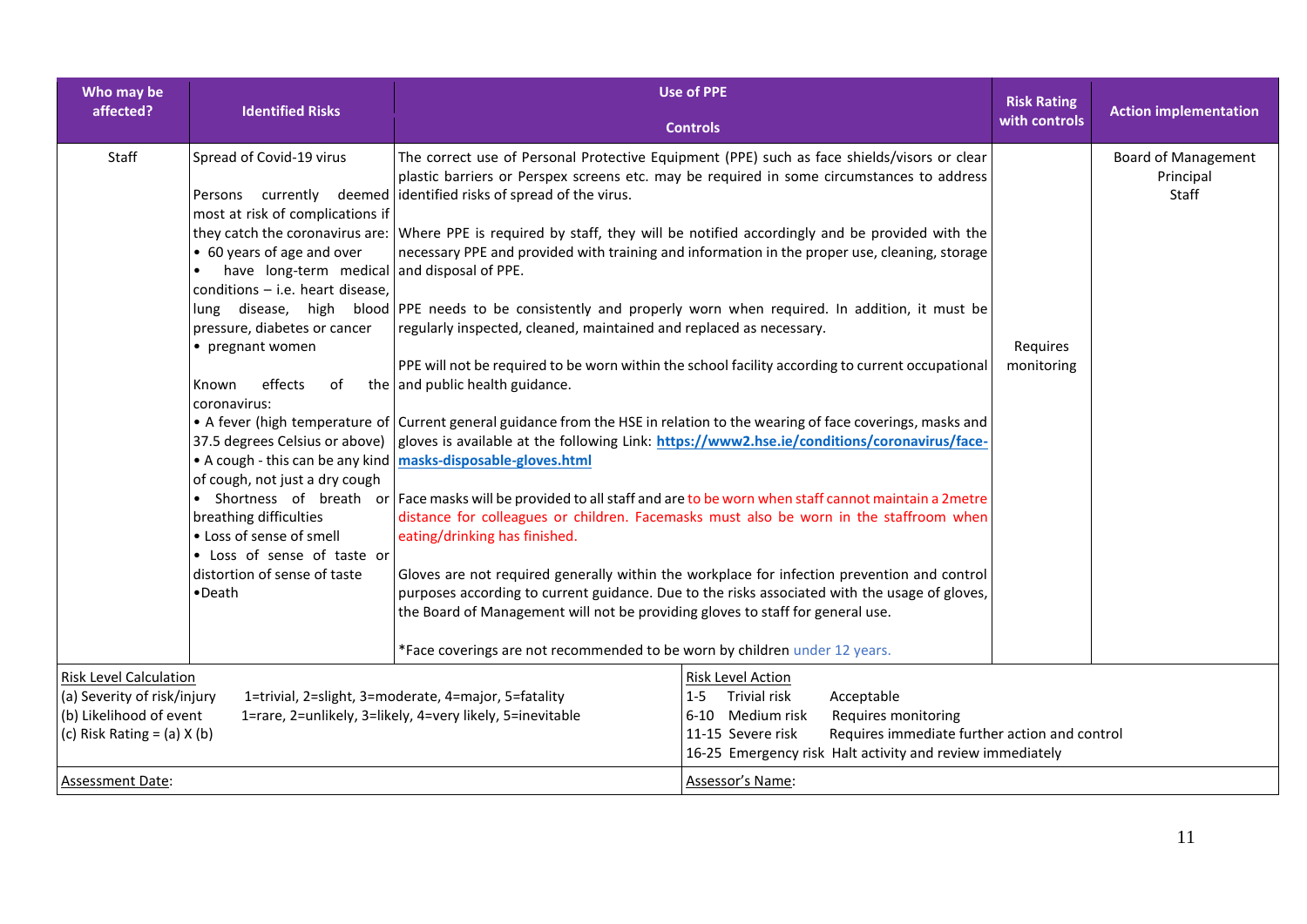| Who may be<br>affected?                                                                                                    | <b>Identified Risks</b>                                                                                                                                                                                                                                                                                                                                                                                                                                                                                                                                                                                                                                                     | Handling books and other resources during Covid-19<br><b>Controls</b>                                                                                                                                                                                                                                                                                                                                                                                                                                                                                                                                                                                                                                                                                                                                                                                                                                                   | <b>Risk Rating</b><br>with controls | <b>Action implementation</b>                     |
|----------------------------------------------------------------------------------------------------------------------------|-----------------------------------------------------------------------------------------------------------------------------------------------------------------------------------------------------------------------------------------------------------------------------------------------------------------------------------------------------------------------------------------------------------------------------------------------------------------------------------------------------------------------------------------------------------------------------------------------------------------------------------------------------------------------------|-------------------------------------------------------------------------------------------------------------------------------------------------------------------------------------------------------------------------------------------------------------------------------------------------------------------------------------------------------------------------------------------------------------------------------------------------------------------------------------------------------------------------------------------------------------------------------------------------------------------------------------------------------------------------------------------------------------------------------------------------------------------------------------------------------------------------------------------------------------------------------------------------------------------------|-------------------------------------|--------------------------------------------------|
| Staff (particularly<br>SNAs, school<br>secretaries and<br>school book rental<br>co-ordinator)                              | Spread of Covid-19 virus<br>Persons currently deemed<br>most at risk of complications if<br>they catch the coronavirus are:<br>• 60 years of age and over<br>have long-term medical<br>$conditions - i.e.$ heart disease,<br>lung disease, high<br>blood<br>pressure, diabetes or cancer<br>• pregnant women<br>effects<br>of<br>the<br>Known<br>coronavirus:<br>• A fever (high temperature of<br>37.5 degrees Celsius or above)<br>• A cough - this can be any kind<br>of cough, not just a dry cough<br>• Shortness of breath or<br>breathing difficulties<br>• Loss of sense of smell<br>• Loss of sense of taste or<br>distortion of sense of taste<br>$\bullet$ Death | The Board of Management has to be prepared for the return of school books<br>(book rental scheme) and other resource materials (including IT equipment) so<br>that these will be available to pupils during the school year. The following<br>guidelines are recommended for staff when receiving or assisting in compiling<br>resource packs:<br>Maintain physical distancing (currently 2 metres)<br>Observe good hygiene (hand washing and respiratory etiquette, do not<br>touch your eyes, nose, mouth with unwashed hands, etc.) before and<br>after handling books and other materials returned to the school<br>Follow the agreed school protocols if you are displaying symptoms of<br>Covid-19<br>Quarantining rules for books and papers no longer apply but hand<br>hygiene practices must be observed when handling books and other<br>materials.<br>Hands should be washed in line with relevant guidance | Requires<br>monitoring              | <b>Board of Management</b><br>Principal<br>Staff |
| <b>Risk Level Calculation</b><br>(a) Severity of risk/injury<br>(b) Likelihood of event<br>(c) Risk Rating = $(a)$ X $(b)$ |                                                                                                                                                                                                                                                                                                                                                                                                                                                                                                                                                                                                                                                                             | Risk Level Action<br>1=trivial, 2=slight, 3=moderate, 4=major, 5=fatality<br>Trivial risk<br>Acceptable<br>$1 - 5$<br>1=rare, 2=unlikely, 3=likely, 4=very likely, 5=inevitable<br>6-10 Medium risk<br>Requires monitoring<br>11-15 Severe risk<br>Requires immediate further action and control<br>16-25 Emergency risk Halt activity and review immediately                                                                                                                                                                                                                                                                                                                                                                                                                                                                                                                                                           |                                     |                                                  |
| Assessment Date:                                                                                                           |                                                                                                                                                                                                                                                                                                                                                                                                                                                                                                                                                                                                                                                                             | Assessor's Name:                                                                                                                                                                                                                                                                                                                                                                                                                                                                                                                                                                                                                                                                                                                                                                                                                                                                                                        |                                     |                                                  |
| Who may be<br>affected?                                                                                                    | <b>Identified Risks</b>                                                                                                                                                                                                                                                                                                                                                                                                                                                                                                                                                                                                                                                     | Using hand tools or equipment<br><b>Controls</b>                                                                                                                                                                                                                                                                                                                                                                                                                                                                                                                                                                                                                                                                                                                                                                                                                                                                        | <b>Risk Rating</b><br>with controls | <b>Action implementation</b>                     |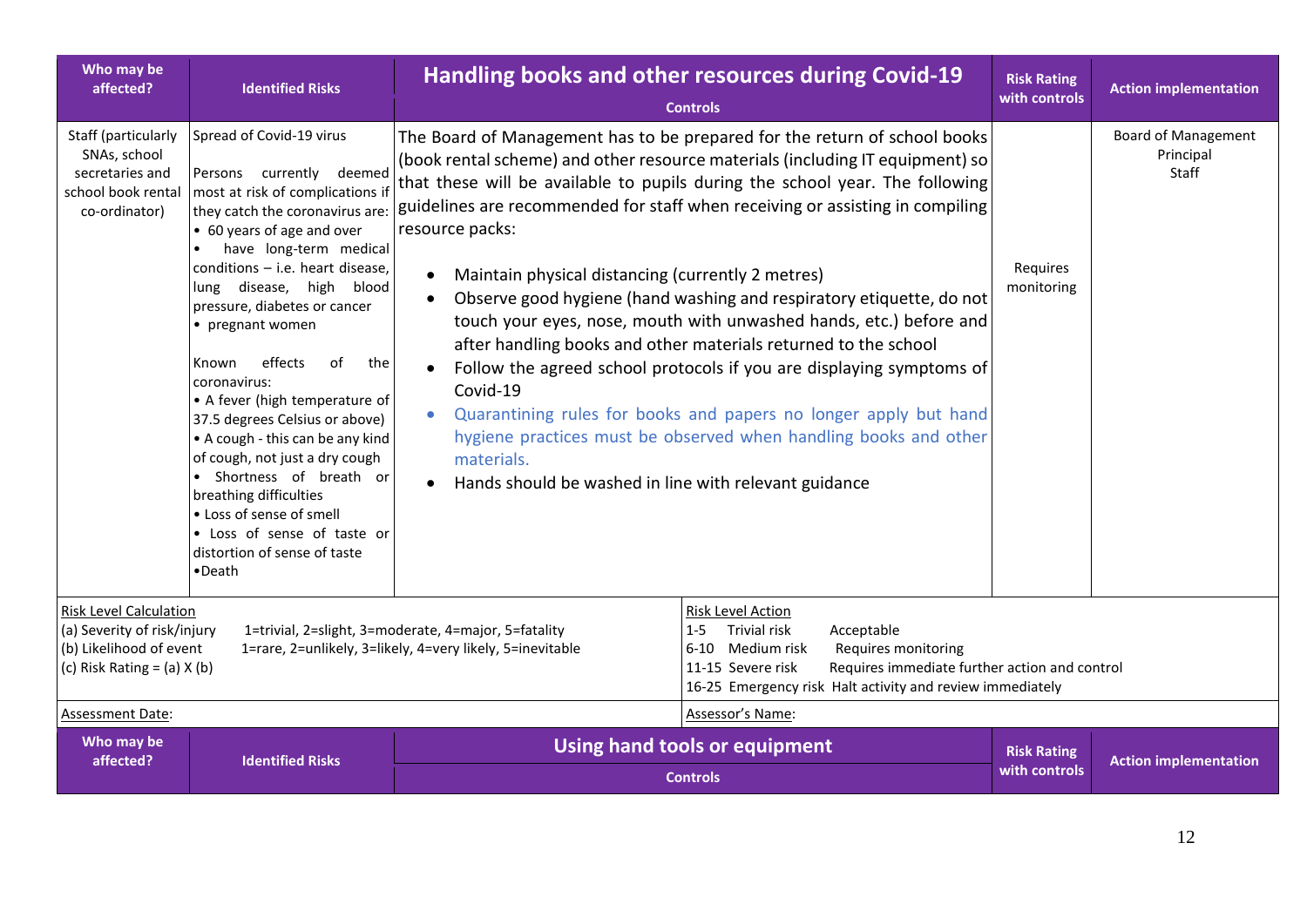| All staff                                                                                                                  | Spread of Covid-19 virus<br>Persons currently deemed<br>most at risk of complications if<br>they catch the coronavirus are:<br>• 60 years of age and over<br>have long-term medical<br>conditions - i.e. heart disease.<br>lung disease, high blood<br>pressure, diabetes or cancer<br>• pregnant women<br>effects<br>of<br>the<br>Known<br>coronavirus:<br>• A fever (high temperature of<br>37.5 degrees Celsius or above)<br>• A cough - this can be any kind<br>of cough, not just a dry cough<br>• Shortness of breath or<br>breathing difficulties<br>• Loss of sense of smell<br>• Loss of sense of taste or<br>distortion of sense of taste<br>•Death | $\checkmark$<br>✓<br>and machinery as far as is reasonably practicable<br>$\checkmark$<br>between each use<br>prior to use<br>equipment is stored safely and sanitized before and after use.<br>$\checkmark$ School tools should only be used by school caretaker. | Staff must wear the appropriate PPE for the nature of the work that they are undertaking<br>All tools and equipment must be properly sanitised to prevent cross contamination<br>Arrangements should be put in place for one individual to use the same tool, equipment<br>Cleaning material will be available so that all tools can be wiped down with disinfectant<br>$\checkmark$ All mobile machinery (including lawnmowers) must be thoroughly cleaned and santisied<br>$\checkmark$ It will be the responsibility of the school caretaker to ensure school tools and | Requires<br>monitoring | <b>Board of Management</b><br>Principal<br>Staff<br>Caretaker |
|----------------------------------------------------------------------------------------------------------------------------|---------------------------------------------------------------------------------------------------------------------------------------------------------------------------------------------------------------------------------------------------------------------------------------------------------------------------------------------------------------------------------------------------------------------------------------------------------------------------------------------------------------------------------------------------------------------------------------------------------------------------------------------------------------|--------------------------------------------------------------------------------------------------------------------------------------------------------------------------------------------------------------------------------------------------------------------|----------------------------------------------------------------------------------------------------------------------------------------------------------------------------------------------------------------------------------------------------------------------------------------------------------------------------------------------------------------------------------------------------------------------------------------------------------------------------------------------------------------------------------------------------------------------------|------------------------|---------------------------------------------------------------|
| <b>Risk Level Calculation</b><br>(a) Severity of risk/injury<br>(b) Likelihood of event<br>(c) Risk Rating $=$ (a) $X$ (b) |                                                                                                                                                                                                                                                                                                                                                                                                                                                                                                                                                                                                                                                               | 1=trivial, 2=slight, 3=moderate, 4=major, 5=fatality<br>1=rare, 2=unlikely, 3=likely, 4=very likely, 5=inevitable                                                                                                                                                  | Risk Level Action<br>Trivial risk<br>Acceptable<br>$1 - 5$<br>6-10 Medium risk<br>Requires monitoring<br>Requires immediate further action and control<br>11-15 Severe risk<br>16-25 Emergency risk Halt activity and review immediately                                                                                                                                                                                                                                                                                                                                   |                        |                                                               |
| <b>Assessment Date:</b>                                                                                                    |                                                                                                                                                                                                                                                                                                                                                                                                                                                                                                                                                                                                                                                               |                                                                                                                                                                                                                                                                    | Assessor's Name:                                                                                                                                                                                                                                                                                                                                                                                                                                                                                                                                                           |                        |                                                               |

| Who may be |                         | Dealing with a suspected case of Covid-19 | <b>Risk Rating</b> |                              |
|------------|-------------------------|-------------------------------------------|--------------------|------------------------------|
| affected?  | <b>Identified Risks</b> | Controls                                  | with controls      | <b>Action implementation</b> |
|            |                         |                                           |                    |                              |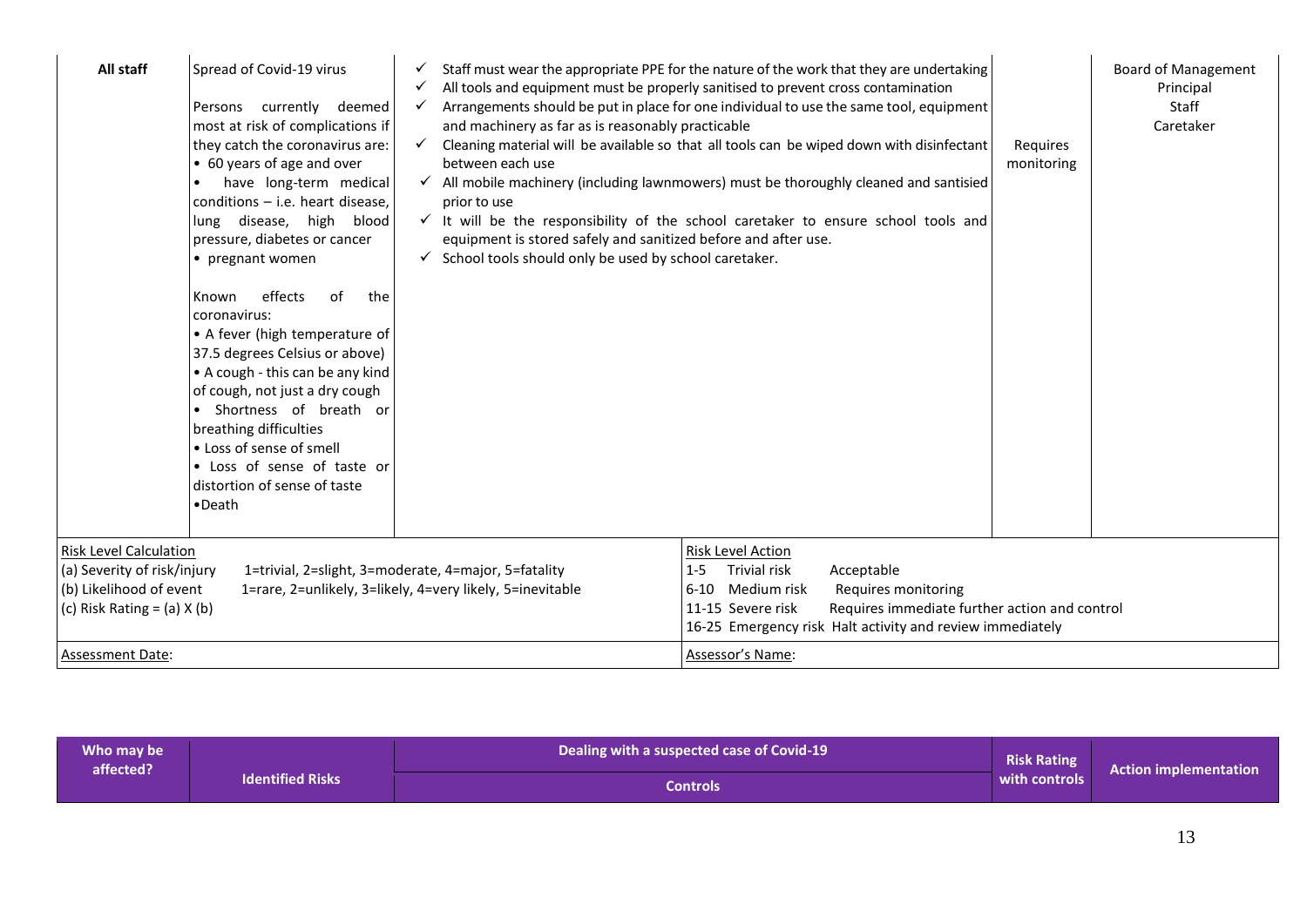| Staff<br>Pupils<br>Visitors<br>Contractors                                                                                 | Spread of Covid-19 virus<br>Persons currently deemed<br>most at risk of complications if<br>they catch the coronavirus are:<br>• 60 years of age and over<br>have long-term medical<br>conditions $-$ i.e. heart disease,<br>lung disease, high blood<br>pressure, diabetes or cancer<br>• pregnant women<br>of<br>the<br>effects<br>Known<br>coronavirus:<br>• A fever (high temperature of<br>37.5 degrees Celsius or above)<br>• A cough - this can be any kind<br>of cough, not just a dry cough<br>· Shortness of breath or<br>breathing difficulties<br>• Loss of sense of smell<br>• Loss of sense of taste or<br>distortion of sense of taste<br>$\bullet$ Death | The Board of Management will:<br>✓<br>$\checkmark$<br>be accessed by people with disabilities.<br>The area is sanitised daily.<br>$\checkmark$<br>$\checkmark$<br>of these areas meet this criteria.<br>$\checkmark$<br>2 metres from the symptomatic person at all times.<br>premises.<br>to go home and call their doctor and continue self-isolation at home.<br>✓<br>collect their child(ren) as soon as possible following onset of symptoms<br>Children displaying symptoms before school should remain at home<br>✓ | Vicky Barron is the appointed appropriate person for dealing with suspected cases.<br>The designated isolation area 1 is located outside the principals office and will ensure<br>distancing of 2m from all other areas. The route to this area is easily accessible and can<br>In the event of more than one suspected case, it is possible to separate the cases with<br>dividers between the cases and if needs be, a second area has been identified as being<br>the Universal access toilets. It would be important that the designated area has the<br>ability to isolate the person behind a closed door and away from other workers and both<br>If a person displays symptoms of Covid-19 the following procedure is to be implemented:<br>Isolate the person and have a procedure in place to accompany the individual to the<br>designated isolation area via the isolation route, keeping at least 2 metres away from<br>the symptomatic person and also making sure that others maintain a distance of at least<br>Provide a mask for the person presenting with symptoms if one is available. He/she<br>should wear the mask if in a common area with other people or while exiting the<br>Assess whether the individual who is displaying symptoms can immediately be directed<br>Facilitate the person presenting with symptoms remaining in isolation if they cannot<br>immediately go home and facilitate them calling their doctor. The individual should<br>avoid touching people, surfaces and objects. Advice should be given to the person<br>presenting with symptoms to cover their mouth and nose with the disposable tissue<br>provided when they cough or sneeze and put the tissue in the waste bag provided<br>$\checkmark$ Parents of children who display symptoms will be contacted urgently and asked to | Requires<br>monitoring | <b>Board of Management</b><br>Principal<br>Staff |
|----------------------------------------------------------------------------------------------------------------------------|--------------------------------------------------------------------------------------------------------------------------------------------------------------------------------------------------------------------------------------------------------------------------------------------------------------------------------------------------------------------------------------------------------------------------------------------------------------------------------------------------------------------------------------------------------------------------------------------------------------------------------------------------------------------------|----------------------------------------------------------------------------------------------------------------------------------------------------------------------------------------------------------------------------------------------------------------------------------------------------------------------------------------------------------------------------------------------------------------------------------------------------------------------------------------------------------------------------|-------------------------------------------------------------------------------------------------------------------------------------------------------------------------------------------------------------------------------------------------------------------------------------------------------------------------------------------------------------------------------------------------------------------------------------------------------------------------------------------------------------------------------------------------------------------------------------------------------------------------------------------------------------------------------------------------------------------------------------------------------------------------------------------------------------------------------------------------------------------------------------------------------------------------------------------------------------------------------------------------------------------------------------------------------------------------------------------------------------------------------------------------------------------------------------------------------------------------------------------------------------------------------------------------------------------------------------------------------------------------------------------------------------------------------------------------------------------------------------------------------------------------------------------------------------------------------------------------------------------------------------------------------------------------------------------------------------------------------------------------------------------------------------------------------------------------------------------|------------------------|--------------------------------------------------|
| <b>Risk Level Calculation</b><br>(a) Severity of risk/injury<br>(b) Likelihood of event<br>(c) Risk Rating = $(a)$ X $(b)$ |                                                                                                                                                                                                                                                                                                                                                                                                                                                                                                                                                                                                                                                                          | 1=trivial, 2=slight, 3=moderate, 4=major, 5=fatality<br>1=rare, 2=unlikely, 3=likely, 4=very likely, 5=inevitable                                                                                                                                                                                                                                                                                                                                                                                                          | Risk Level Action1-5<br><b>Trivial risk</b><br>Acceptable<br>6-10 Medium risk<br>Requires monitoring<br>11-15 Severe risk<br>Requires immediate further action and control<br>16-25 Emergency risk Halt activity and review immediately                                                                                                                                                                                                                                                                                                                                                                                                                                                                                                                                                                                                                                                                                                                                                                                                                                                                                                                                                                                                                                                                                                                                                                                                                                                                                                                                                                                                                                                                                                                                                                                                   |                        |                                                  |
| <b>Assessment Date:</b>                                                                                                    |                                                                                                                                                                                                                                                                                                                                                                                                                                                                                                                                                                                                                                                                          |                                                                                                                                                                                                                                                                                                                                                                                                                                                                                                                            | Assessor's Name:                                                                                                                                                                                                                                                                                                                                                                                                                                                                                                                                                                                                                                                                                                                                                                                                                                                                                                                                                                                                                                                                                                                                                                                                                                                                                                                                                                                                                                                                                                                                                                                                                                                                                                                                                                                                                          |                        |                                                  |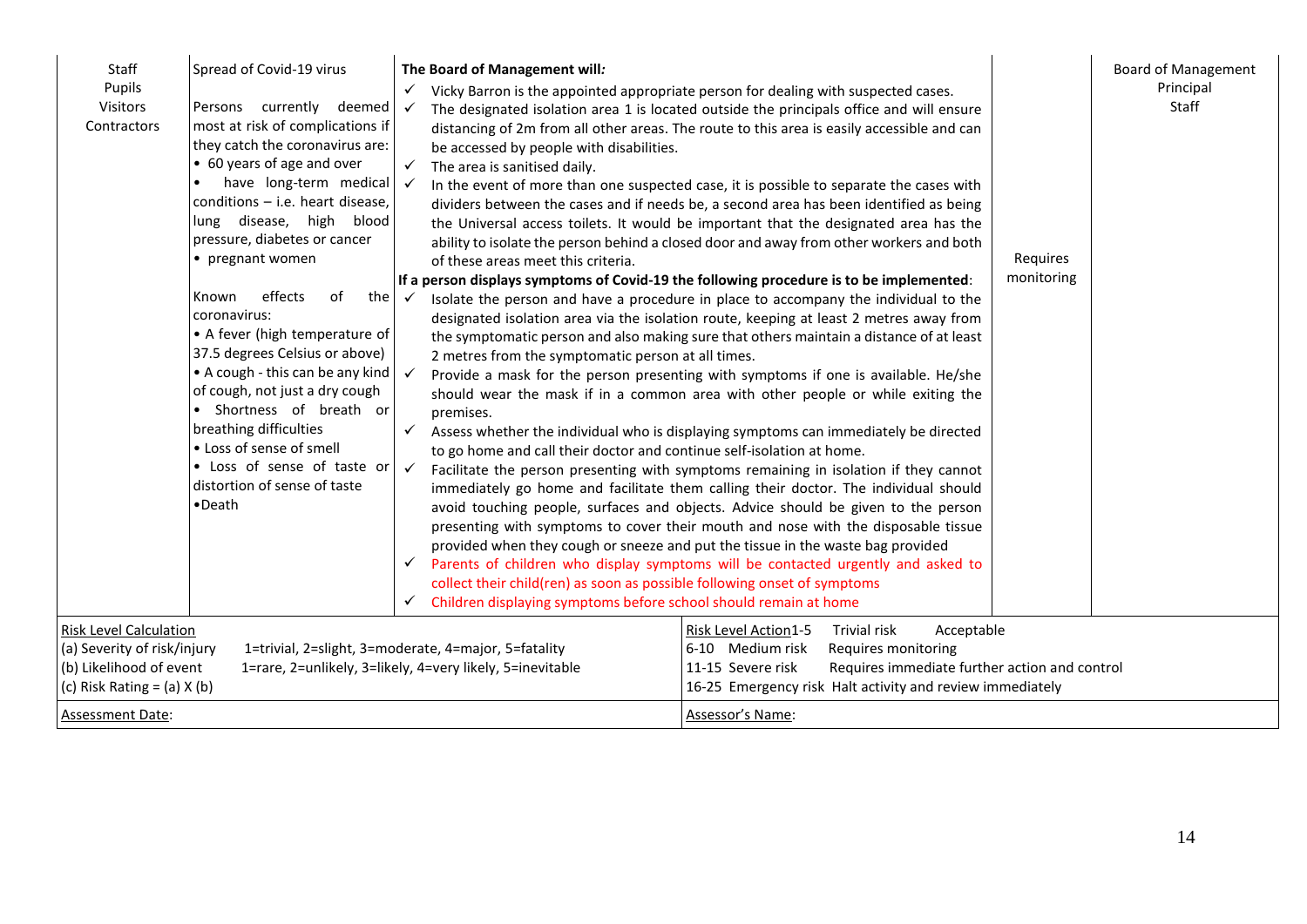| Who may be<br>affected?                                                                                                                                                                                                                                             | <b>Identified Risks</b>                                                                                                                                                                                                                                                                                                                                                                                                                                                                                                                                                                                                                                                  | Dealing with a suspected case of Covid-19 (continued)<br><b>Controls</b>                                                                                                                                                                                                                                                                                                                                                                                                                                                                                                                                                                                                           |                                                                                                                                                                                                                                                          | <b>Risk Rating</b><br>with controls | <b>Action implementation</b>                     |
|---------------------------------------------------------------------------------------------------------------------------------------------------------------------------------------------------------------------------------------------------------------------|--------------------------------------------------------------------------------------------------------------------------------------------------------------------------------------------------------------------------------------------------------------------------------------------------------------------------------------------------------------------------------------------------------------------------------------------------------------------------------------------------------------------------------------------------------------------------------------------------------------------------------------------------------------------------|------------------------------------------------------------------------------------------------------------------------------------------------------------------------------------------------------------------------------------------------------------------------------------------------------------------------------------------------------------------------------------------------------------------------------------------------------------------------------------------------------------------------------------------------------------------------------------------------------------------------------------------------------------------------------------|----------------------------------------------------------------------------------------------------------------------------------------------------------------------------------------------------------------------------------------------------------|-------------------------------------|--------------------------------------------------|
| Staff<br>Pupils<br><b>Visitors</b><br>Contractors                                                                                                                                                                                                                   | Spread of Covid-19 virus<br>Persons currently deemed<br>most at risk of complications if<br>they catch the coronavirus are:<br>• 60 years of age and over<br>have long-term medical<br>conditions $-$ i.e. heart disease,<br>lung disease, high blood<br>pressure, diabetes or cancer<br>• pregnant women<br>effects<br>the<br>Known<br>of<br>coronavirus:<br>• A fever (high temperature of<br>37.5 degrees Celsius or above)<br>• A cough - this can be any kind<br>of cough, not just a dry cough<br>• Shortness of breath or<br>breathing difficulties<br>• Loss of sense of smell<br>• Loss of sense of taste or<br>distortion of sense of taste<br>$\bullet$ Death | If the person is well enough to go home, arrange for them to be transported home by a<br>$\checkmark$<br>family member, as soon as possible and advise them to inform their general practitioner<br>by phone of their symptoms. Public transport of any kind should not be used<br>$\checkmark$<br>If they are too unwell to go home or advice is required, contact 999 or 112 and inform<br>them that the sick person is a Covid-19 suspect.<br>Carry out an assessment of the incident which will form part of determining follow-up<br>$\checkmark$<br>actions and recovery.<br>Arrange for appropriate cleaning of the isolation area and work areas involved.<br>$\checkmark$ |                                                                                                                                                                                                                                                          | Requires<br>monitoring              | <b>Board of Management</b><br>Principal<br>Staff |
| <b>Risk Level Calculation</b><br>(a) Severity of risk/injury<br>1=trivial, 2=slight, 3=moderate, 4=major, 5=fatality<br>(b) Likelihood of event<br>1=rare, 2=unlikely, 3=likely, 4=very likely, 5=inevitable<br>(c) Risk Rating = $(a)$ X $(b)$<br>Assessment Date: |                                                                                                                                                                                                                                                                                                                                                                                                                                                                                                                                                                                                                                                                          | $1 - 5$                                                                                                                                                                                                                                                                                                                                                                                                                                                                                                                                                                                                                                                                            | Risk Level Action<br><b>Trivial risk</b><br>Acceptable<br>6-10 Medium risk<br>Requires monitoring<br>Requires immediate further action and control<br>11-15 Severe risk<br>16-25 Emergency risk Halt activity and review immediately<br>Assessor's Name: |                                     |                                                  |
| Who may be<br>affected?                                                                                                                                                                                                                                             | <b>Identified Risks</b>                                                                                                                                                                                                                                                                                                                                                                                                                                                                                                                                                                                                                                                  | <b>Covid-19 cleaning</b><br><b>Controls</b>                                                                                                                                                                                                                                                                                                                                                                                                                                                                                                                                                                                                                                        |                                                                                                                                                                                                                                                          | <b>Risk Rating</b><br>with controls | <b>Action implementation</b>                     |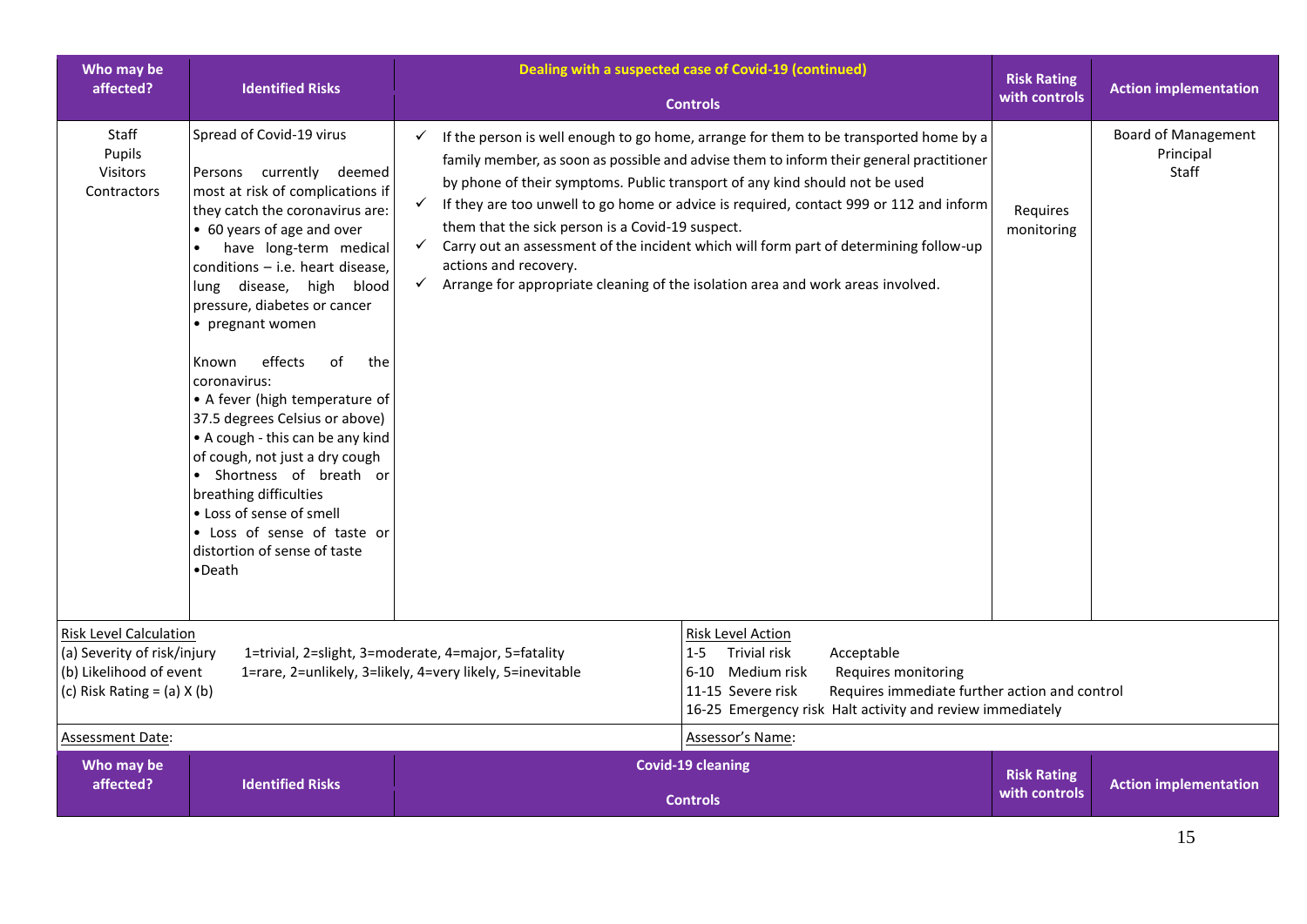| Staff<br>Pupils<br>Visitors                                                                                                                                                                                                                                                                                                              | Spread of Covid-19 virus<br>Persons currently deemed<br>most at risk of complications if<br>they catch the coronavirus are:<br>• 60 years of age and over<br>have long-term medical<br>conditions - i.e. heart disease.<br>lung disease, high blood<br>pressure, diabetes or cancer<br>• pregnant women<br>effects<br>of<br>the<br>Known<br>coronavirus:<br>• A fever (high temperature of<br>37.5 degrees Celsius or above)<br>• A cough - this can be any kind<br>of cough, not just a dry cough<br>• Shortness of breath or<br>breathing difficulties<br>• Loss of sense of smell<br>• Loss of sense of taste or<br>distortion of sense of taste<br>•Death | All cleaning will be undertaken in line with DES and public health guidance.<br>It is recommended cleaning an area with normal household disinfectant after a<br>$\checkmark$<br>suspected coronavirus (Covid-19) case. This wil reduce the risk<br>infection on to other people<br>✓<br>the area until cleaning and disinfection has taken place.<br>rubbish after cleaning is finished should be double-bagged<br>Using a disposable cloth, first clean hard surfaces with warm soapy water. Then<br>and door handles<br>nose, as well as wearing gloves and apron<br>$\checkmark$<br>aprons and other protection used while cleaning<br>cleaned as normal | of passing the<br>It will not be necessary to close the area for 72 hours as the area will be disinfected daily<br>however, cleaning staff MUST be made aware of a suspected case and all staff to avoid<br>For cleaning purposes, wear a face mask, disposable or washing up gloves. These should<br>be double-bagged, then stored securely for 72 hours and then put with the regular<br>disinfect these surfaces with the cleaning products you normally use. Pay particular<br>attention to frequently touched areas and surfaces, such as toilets, banisters on stairwells<br>If an area has been heavily contaminated, such as with visible bodily fluids, from a<br>person with coronavirus (Covid-19) consider using protection for the eyes, mouth and<br>Wash hands regularly with soap and water for 20 seconds and after removing gloves,<br>Public areas where a symptomatic individual has passed through and spent minimal<br>time, such as corridors, but which are not visibly contaminated with body fluids can be<br>All surfaces that the symptomatic person has come into contact with must be cleaned<br>and disinfected, including objects which are visibly contaminated with body fluids | <b>Board of Management</b><br>Principal<br>Cleaning staff<br>Serious<br>Requires<br>monitoring |
|------------------------------------------------------------------------------------------------------------------------------------------------------------------------------------------------------------------------------------------------------------------------------------------------------------------------------------------|---------------------------------------------------------------------------------------------------------------------------------------------------------------------------------------------------------------------------------------------------------------------------------------------------------------------------------------------------------------------------------------------------------------------------------------------------------------------------------------------------------------------------------------------------------------------------------------------------------------------------------------------------------------|--------------------------------------------------------------------------------------------------------------------------------------------------------------------------------------------------------------------------------------------------------------------------------------------------------------------------------------------------------------------------------------------------------------------------------------------------------------------------------------------------------------------------------------------------------------------------------------------------------------------------------------------------------------|-------------------------------------------------------------------------------------------------------------------------------------------------------------------------------------------------------------------------------------------------------------------------------------------------------------------------------------------------------------------------------------------------------------------------------------------------------------------------------------------------------------------------------------------------------------------------------------------------------------------------------------------------------------------------------------------------------------------------------------------------------------------------------------------------------------------------------------------------------------------------------------------------------------------------------------------------------------------------------------------------------------------------------------------------------------------------------------------------------------------------------------------------------------------------------------------------------------------|------------------------------------------------------------------------------------------------|
| <b>Risk Level Calculation</b><br>Risk Level Action<br>Trivial risk<br>(a) Severity of risk/injury<br>1=trivial, 2=slight, 3=moderate, 4=major, 5=fatality<br>$1 - 5$<br>(b) Likelihood of event<br>1=rare, 2=unlikely, 3=likely, 4=very likely, 5=inevitable<br>6-10 Medium risk<br>(c) Risk Rating = $(a)$ X $(b)$<br>11-15 Severe risk |                                                                                                                                                                                                                                                                                                                                                                                                                                                                                                                                                                                                                                                               | Acceptable<br>Requires monitoring<br>Requires immediate further action and control<br>16-25 Emergency risk Halt activity and review immediately                                                                                                                                                                                                                                                                                                                                                                                                                                                                                                              |                                                                                                                                                                                                                                                                                                                                                                                                                                                                                                                                                                                                                                                                                                                                                                                                                                                                                                                                                                                                                                                                                                                                                                                                                   |                                                                                                |
| <b>Assessment Date:</b>                                                                                                                                                                                                                                                                                                                  |                                                                                                                                                                                                                                                                                                                                                                                                                                                                                                                                                                                                                                                               |                                                                                                                                                                                                                                                                                                                                                                                                                                                                                                                                                                                                                                                              | Assessor's Name:                                                                                                                                                                                                                                                                                                                                                                                                                                                                                                                                                                                                                                                                                                                                                                                                                                                                                                                                                                                                                                                                                                                                                                                                  |                                                                                                |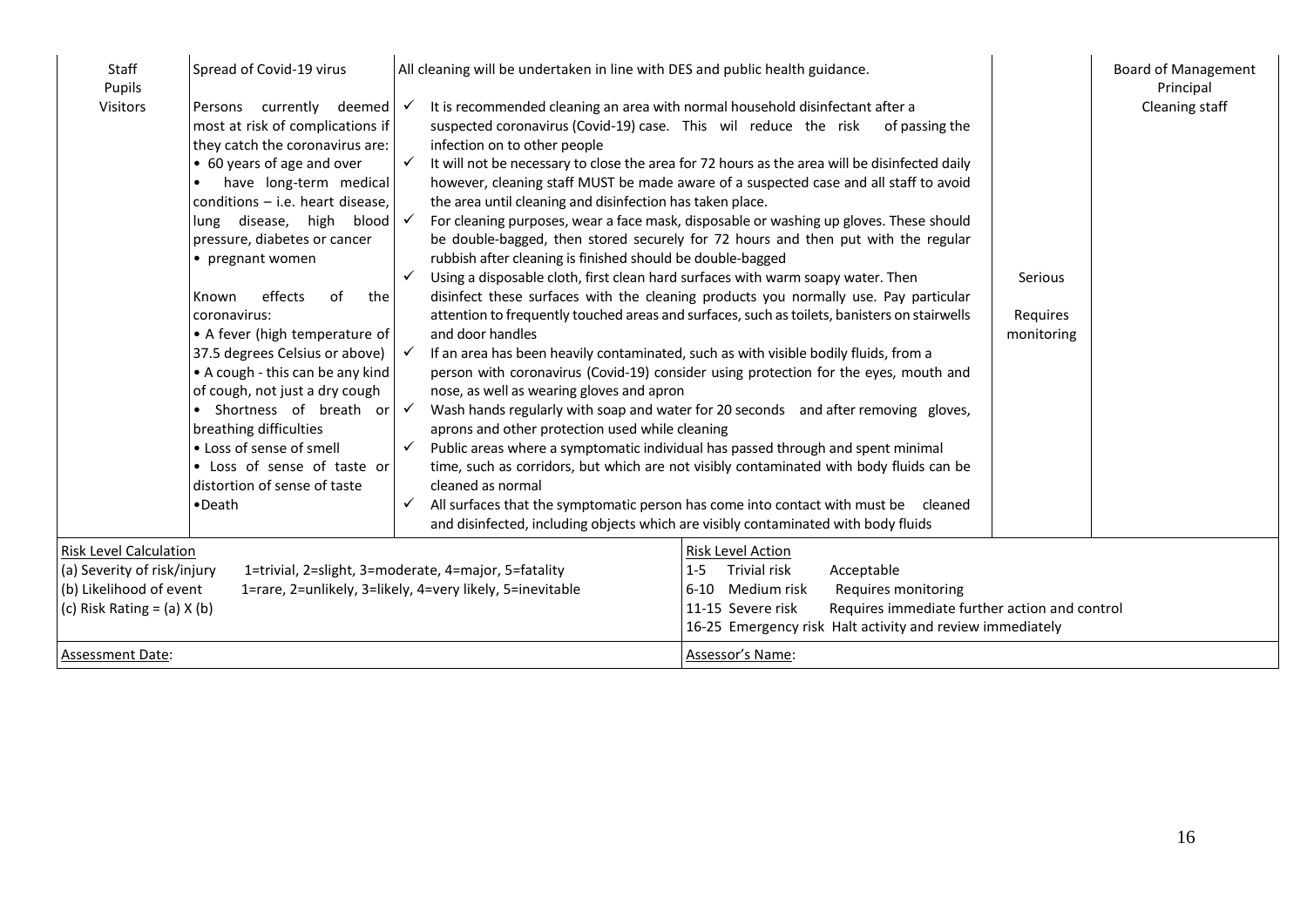| Who may be                                                                                                                 | <b>Identified Risks</b>                                                                                                                                                                                                                                                                                                                                                                                                                                            | Cleaning a space with a suspected/confirmed case of Covid-19                                                                                                                                                                                                                                                                                                                                                                                                                                                                                                                                                                                                                                                                                                                                                                                                                                                                                                                                                                                                                                                                                                                                                                                                                                                                                                                                                                                        |                                          | <b>Action</b>                                         |
|----------------------------------------------------------------------------------------------------------------------------|--------------------------------------------------------------------------------------------------------------------------------------------------------------------------------------------------------------------------------------------------------------------------------------------------------------------------------------------------------------------------------------------------------------------------------------------------------------------|-----------------------------------------------------------------------------------------------------------------------------------------------------------------------------------------------------------------------------------------------------------------------------------------------------------------------------------------------------------------------------------------------------------------------------------------------------------------------------------------------------------------------------------------------------------------------------------------------------------------------------------------------------------------------------------------------------------------------------------------------------------------------------------------------------------------------------------------------------------------------------------------------------------------------------------------------------------------------------------------------------------------------------------------------------------------------------------------------------------------------------------------------------------------------------------------------------------------------------------------------------------------------------------------------------------------------------------------------------------------------------------------------------------------------------------------------------|------------------------------------------|-------------------------------------------------------|
| affected?                                                                                                                  |                                                                                                                                                                                                                                                                                                                                                                                                                                                                    | <b>Controls</b>                                                                                                                                                                                                                                                                                                                                                                                                                                                                                                                                                                                                                                                                                                                                                                                                                                                                                                                                                                                                                                                                                                                                                                                                                                                                                                                                                                                                                                     | with controls                            | implementation                                        |
| Staff<br>Pupils<br>Visitors                                                                                                | Spread of Covid-19 virus<br>• 60 years of age and over<br>lung disease, high blood premises.<br>pressure, diabetes or cancer<br>• pregnant women<br>effects<br>of<br>Known<br>coronavirus:<br>• A fever (high temperature of below.<br>37.5 degrees Celsius or above)<br>of cough, not just a dry cough<br>• Shortness of breath or<br>breathing difficulties<br>• Loss of sense of smell<br>• Loss of sense of taste or<br>distortion of sense of taste<br>•Death | All cleaning will be undertaken in line with DES and public health guidance.<br>Persons currently deemed Use disposable cloths or paper roll and disposable mob heads to clean all hard surfaces, floors, chai<br>most at risk of complications if door handles and sanitary fittings, using an approved and recognised detergent and disinfectant in li<br>they catch the coronavirus are: with the manufacturer's instructions for dilution, aplication and contact times<br>have long-term medical Sterinova/Klorsept disinfectant will be used in both a trigger spray bottle and in a disinfectant fogg<br>conditions – i.e. heart disease, machine. Lifeguard solution will be used prior to disinfection to clean all touch points and areas on t<br><b>Additionally:</b><br>the Avoid creating splashes and spray when cleaning.<br>Any cloths and mop heads used must be disposed of and should be put into waste bags as outlined<br>• A cough - this can be any kind When items cannot be cleaned using detergents or laundered (upholstered furniture of mattresses fo<br>example) steam cleaning should be used<br>Any items that have been heavily contaminated with bodyfluids and that cannot be cleaned by washing<br>should be disposed of<br>Professional cleaners should be informed of suspected and conformed cases. Professional cleaning will<br>completed daily. If needed, the covid area may be closed off for 72 hours. | <b>Serious</b><br>Requires<br>monitoring | Board of<br>Management<br>Principal<br>Cleaning staff |
| <b>Risk Level Calculation</b><br>(a) Severity of risk/injury<br>(b) Likelihood of event<br>(c) Risk Rating = $(a)$ X $(b)$ |                                                                                                                                                                                                                                                                                                                                                                                                                                                                    | Risk Level Action<br>Trivial risk<br>Acceptable<br>1=trivial, 2=slight, 3=moderate, 4=major, 5=fatality<br>$1 - 5$<br>1=rare, 2=unlikely, 3=likely, 4=very likely, 5=inevitable<br>6-10 Medium risk<br>Requires monitoring<br>Requires immediate further action and control<br>11-15 Severe risk<br>16-25 Emergency risk Halt activity and review immediately                                                                                                                                                                                                                                                                                                                                                                                                                                                                                                                                                                                                                                                                                                                                                                                                                                                                                                                                                                                                                                                                                       |                                          |                                                       |
| <b>Assessment Date:</b>                                                                                                    |                                                                                                                                                                                                                                                                                                                                                                                                                                                                    | Assessor's Name:                                                                                                                                                                                                                                                                                                                                                                                                                                                                                                                                                                                                                                                                                                                                                                                                                                                                                                                                                                                                                                                                                                                                                                                                                                                                                                                                                                                                                                    |                                          |                                                       |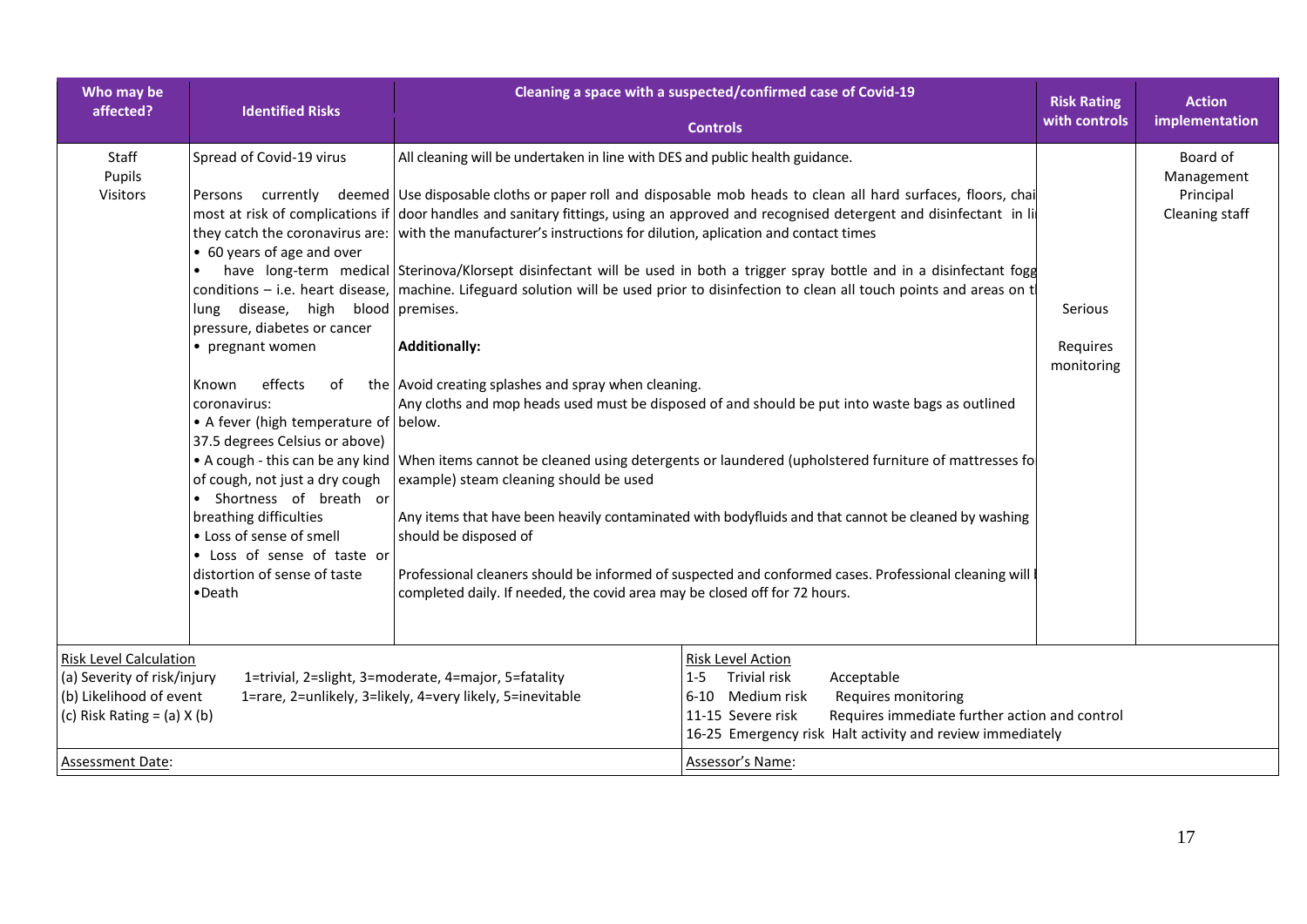| Who may be<br>affected?                                                                                                    | <b>Identified Risks</b>                                                                                                                                                                                                                                                                                                                                                                                                                                                                                                                                                                                                                                       |                                                                                                                                                                                                                                                                                                                                                       | Cleaning a space with a suspected/confirmed case of<br><b>Covid-19 (continued)</b><br><b>Controls</b>                                                                                                                                                                                                                                                                                                                                                                                                                                                                                                                                                                                                                                                                                                                                                                                                                                                                     | <b>Risk Rating</b><br>with controls | <b>Action implementation</b>                              |
|----------------------------------------------------------------------------------------------------------------------------|---------------------------------------------------------------------------------------------------------------------------------------------------------------------------------------------------------------------------------------------------------------------------------------------------------------------------------------------------------------------------------------------------------------------------------------------------------------------------------------------------------------------------------------------------------------------------------------------------------------------------------------------------------------|-------------------------------------------------------------------------------------------------------------------------------------------------------------------------------------------------------------------------------------------------------------------------------------------------------------------------------------------------------|---------------------------------------------------------------------------------------------------------------------------------------------------------------------------------------------------------------------------------------------------------------------------------------------------------------------------------------------------------------------------------------------------------------------------------------------------------------------------------------------------------------------------------------------------------------------------------------------------------------------------------------------------------------------------------------------------------------------------------------------------------------------------------------------------------------------------------------------------------------------------------------------------------------------------------------------------------------------------|-------------------------------------|-----------------------------------------------------------|
| Staff<br>Pupils<br>Visitors                                                                                                | Spread of Covid-19 virus<br>Persons currently deemed<br>most at risk of complications if<br>they catch the coronavirus are:<br>• 60 years of age and over<br>have long-term medical<br>conditions - i.e. heart disease,<br>lung disease, high blood<br>pressure, diabetes or cancer<br>• pregnant women<br>effects<br>of<br>the<br>Known<br>coronavirus:<br>• A fever (high temperature of<br>37.5 degrees Celsius or above)<br>• A cough - this can be any kind<br>of cough, not just a dry cough<br>• Shortness of breath or<br>breathing difficulties<br>• Loss of sense of smell<br>• Loss of sense of taste or<br>distortion of sense of taste<br>•Death | Laundry<br>in line with the cleaning guidance outlined above<br><b>Waste Management</b><br>Waste should be put in a plastic rubbish bag and tied when full<br>The plastic bag should then be placed in a second bin bag and tied<br>✓<br>$\checkmark$<br>individual's test results are known<br>has been stored for at least 72 hours<br>$\checkmark$ | Wash items in accordance with the manufacturer's instructions. Use the warmest<br>water setting and dry items completely. Dirty laundry that has been in contact with<br>an unwell person can be washed with other people's items. Do not shake dirty<br>laundry as this minimises the possibility of dispersing the virus through the air<br>Clean and disinfect anything used for transporting laundry with your usual products,<br>It should be put in a suitable and secure place and marked for storage until the<br>All waste should be stored safely and kept away from children. You should not put<br>waste in communal waste areas until negative test results are known or the waste<br>If the individual tests negative, the waste can be put in with the normal waste. If the<br>individual tests positive, then store it for at least 72 hours and put in with the normal<br>waste. Updated August 2021: there is no longer a quarantine for paper or waste | Serious<br>Requires<br>monitoring   | <b>Board of Management</b><br>Principal<br>Cleaning staff |
| <b>Risk Level Calculation</b><br>(a) Severity of risk/injury<br>(b) Likelihood of event<br>(c) Risk Rating = $(a)$ X $(b)$ |                                                                                                                                                                                                                                                                                                                                                                                                                                                                                                                                                                                                                                                               | 1=trivial, 2=slight, 3=moderate, 4=major, 5=fatality<br>1=rare, 2=unlikely, 3=likely, 4=very likely, 5=inevitable                                                                                                                                                                                                                                     | Risk Level Action<br>Trivial risk<br>Acceptable<br>$1 - 5$<br>Medium risk<br>Requires monitoring<br>6-10<br>11-15 Severe risk<br>Requires immediate further action and control<br>16-25 Emergency risk Halt activity and review immediately                                                                                                                                                                                                                                                                                                                                                                                                                                                                                                                                                                                                                                                                                                                               |                                     |                                                           |
| Assessment Date:                                                                                                           |                                                                                                                                                                                                                                                                                                                                                                                                                                                                                                                                                                                                                                                               |                                                                                                                                                                                                                                                                                                                                                       | Assessor's Name:                                                                                                                                                                                                                                                                                                                                                                                                                                                                                                                                                                                                                                                                                                                                                                                                                                                                                                                                                          |                                     |                                                           |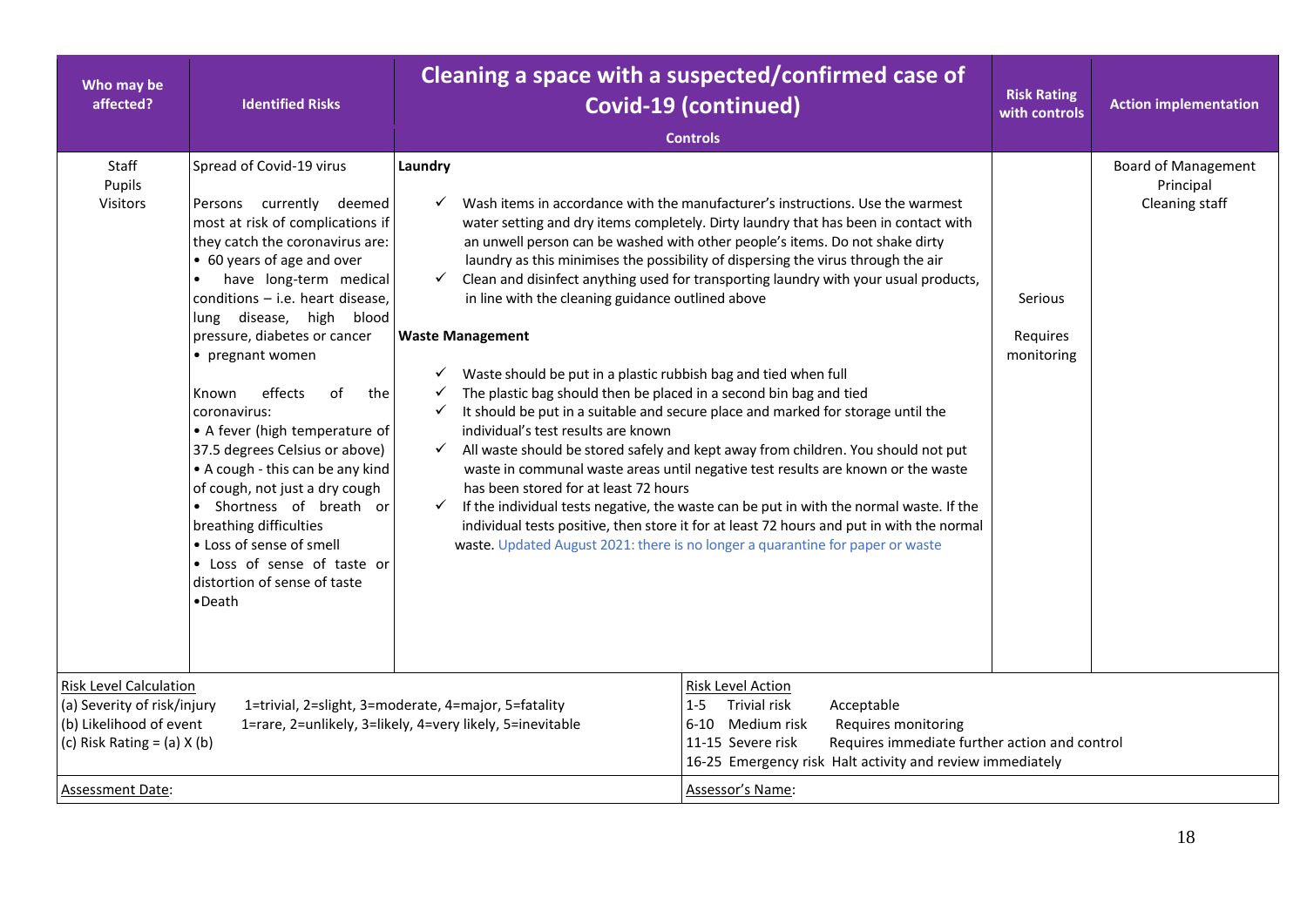| Who may be<br>affected?                                                                                                    | <b>Identified Risks</b>                                                                                                                                                                                                                                                                                                                                                                                                                                                                                                               | <b>Travel to and from work</b><br><b>Controls</b>                                                                                                                                                                                                                                                                                                                                                                                                                                                                                                                                                                                                                                   |                                                                                                                                                                                                                                          | <b>Risk Rating</b><br>with controls | <b>Action implementation</b> |
|----------------------------------------------------------------------------------------------------------------------------|---------------------------------------------------------------------------------------------------------------------------------------------------------------------------------------------------------------------------------------------------------------------------------------------------------------------------------------------------------------------------------------------------------------------------------------------------------------------------------------------------------------------------------------|-------------------------------------------------------------------------------------------------------------------------------------------------------------------------------------------------------------------------------------------------------------------------------------------------------------------------------------------------------------------------------------------------------------------------------------------------------------------------------------------------------------------------------------------------------------------------------------------------------------------------------------------------------------------------------------|------------------------------------------------------------------------------------------------------------------------------------------------------------------------------------------------------------------------------------------|-------------------------------------|------------------------------|
| Staff                                                                                                                      | Spread of Covid-19 virus<br>they catch the coronavirus are:<br>• 60 years of age and over<br>conditions - i.e. heart disease,<br>pressure, diabetes or cancer<br>• pregnant women<br>effects<br>the<br>Known<br>0f<br>coronavirus:<br>• A fever (high temperature of<br>37.5 degrees Celsius or above)<br>• A cough - this can be any kind<br>of cough, not just a dry cough<br>Shortness of breath or<br>breathing difficulties<br>• Loss of sense of smell<br>• Loss of sense of taste or<br>distortion of sense of taste<br>•Death | they should not travel to work. Update August 2021: if staff member is vaccinated, he/she/they<br>Persons currently deemed are permitted to carry out their normal duties unless they are displying symptoms. The BOM<br>most at risk of complications if will not ask for vaccination details of staff members.<br>Wherever possible, staff should travel to work alone using their own means of transport - staff<br>have long-term medical should not share transport to or from work.<br>lung disease, high blood If availing of public transport, sit down to minimise contact with frequently touched surfaces,<br>handles, roofstraps, isolation bars, etc.<br>your journey. | Where a staff member exhibits any signs of Covid-19 or has been exposed to a confirmed case<br>Wear a face mask and carry hand santiser (at least 60% alcohol) and use it regularly throughout                                           | Requires<br>monitoring              | All staff                    |
| <b>Risk Level Calculation</b><br>(a) Severity of risk/injury<br>(b) Likelihood of event<br>(c) Risk Rating = $(a)$ X $(b)$ |                                                                                                                                                                                                                                                                                                                                                                                                                                                                                                                                       | 1=trivial, 2=slight, 3=moderate, 4=major, 5=fatality<br>1=rare, 2=unlikely, 3=likely, 4=very likely, 5=inevitable                                                                                                                                                                                                                                                                                                                                                                                                                                                                                                                                                                   | Risk Level Action<br>Trivial risk<br>$1 - 5$<br>Acceptable<br>6-10 Medium risk<br>Requires monitoring<br>Requires immediate further action and control<br>11-15 Severe risk<br>16-25 Emergency risk Halt activity and review immediately |                                     |                              |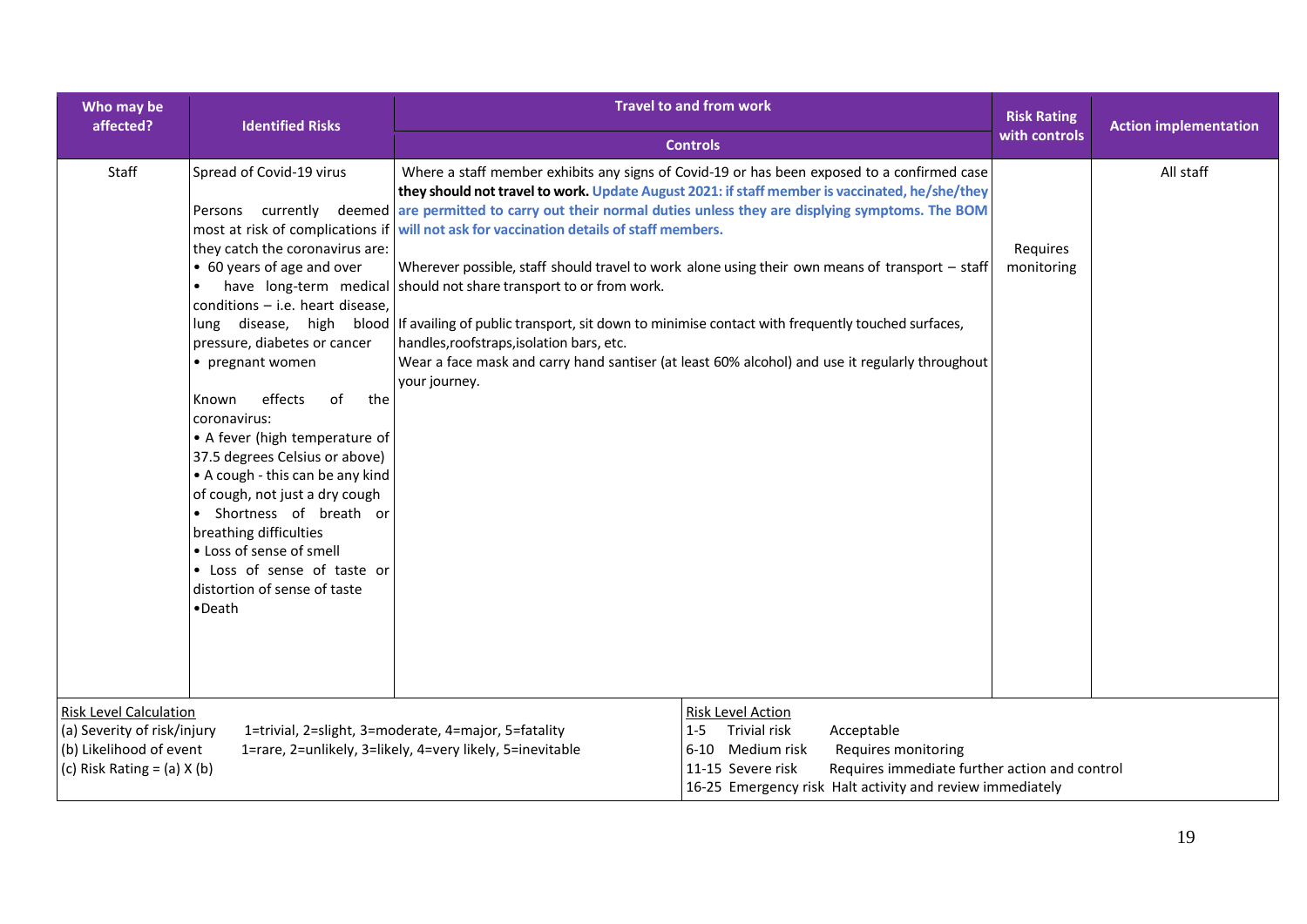| Assessment Date:                                                                                                                                                                                                                                | Assessor's Name:                                                                                                                                                                                                                                                                                                                                                                                                                                                                       |                                                                                                                                                                                                                                                                                                                                                                                          |                                                                                                                                                                                                                                                                                                                                                                                                                                                                                                                                                                                                                                                                                                                                                                                                                                                                                                                                                                                                                                                                                                                            |                                     |                                                                          |
|-------------------------------------------------------------------------------------------------------------------------------------------------------------------------------------------------------------------------------------------------|----------------------------------------------------------------------------------------------------------------------------------------------------------------------------------------------------------------------------------------------------------------------------------------------------------------------------------------------------------------------------------------------------------------------------------------------------------------------------------------|------------------------------------------------------------------------------------------------------------------------------------------------------------------------------------------------------------------------------------------------------------------------------------------------------------------------------------------------------------------------------------------|----------------------------------------------------------------------------------------------------------------------------------------------------------------------------------------------------------------------------------------------------------------------------------------------------------------------------------------------------------------------------------------------------------------------------------------------------------------------------------------------------------------------------------------------------------------------------------------------------------------------------------------------------------------------------------------------------------------------------------------------------------------------------------------------------------------------------------------------------------------------------------------------------------------------------------------------------------------------------------------------------------------------------------------------------------------------------------------------------------------------------|-------------------------------------|--------------------------------------------------------------------------|
| Who may be<br>affected?                                                                                                                                                                                                                         | <b>Identified Risks</b>                                                                                                                                                                                                                                                                                                                                                                                                                                                                |                                                                                                                                                                                                                                                                                                                                                                                          | Dropping off and picking up of pupils<br><b>Controls</b>                                                                                                                                                                                                                                                                                                                                                                                                                                                                                                                                                                                                                                                                                                                                                                                                                                                                                                                                                                                                                                                                   | <b>Risk Rating</b><br>with controls | <b>Action implementation</b>                                             |
| Staff<br>Pupils<br>Parents/guardians<br>Bus and taxi drivers<br><b>Wider Community</b>                                                                                                                                                          | Spread of Covid-19 virus<br>most at risk of complications if<br>• 60 years of age and over<br>have long-term medical<br>lung disease, high blood<br>pressure, diabetes or cancer<br>• pregnant women<br>effects<br>Known<br>of<br>coronavirus:<br>37.5 degrees Celsius or above)<br>of cough, not just a dry cough<br>• Shortness of breath or<br>breathing difficulties<br>• Loss of sense of smell<br>• Loss of sense of taste or<br>distortion of sense of taste<br>$\bullet$ Death | Persons currently deemed drivers/parents/guardians and all school staff.<br>drop off/awaiting area (where possible) that supports social distancing measures.<br>or dropping off their children.<br>with those accompanying other pupils. A similar process should be followed for pick up.<br>All arrangements for drop offs and collection are contained in the school logistics plan. | Arrangements for dropping off and picking up pupils from the school facility will be organised<br>to maintain, as far as is reasonably practicable, a safe social distance between<br>they catch the coronavirus are: Where pupils travel by public transport the Board of Management will provide a designated<br>conditions - i.e. heart disease, It expected that there will be pre-agreed arrival times for those traveling by school transport.<br>Parents/guardians will be expected to use the systems designated by the ISM when collecting<br>the Where SEN pupils are dropped off and picked up by a private bus/taxi, the accompanying adult<br>should remain in the car/bus with the pupil. Designated staff members will come to the<br>• A fever (high temperature of   car/bus to receive the pupil(s) and will avoid or limit physical contact with the accompanying<br>adult. Subject to available space there is no strict requirement for taxis/buses to arrive one at<br>• A cough - this can be any kind a time provided that those accompanying the pupil remain in the taxi/bus and do not interact | Requires<br>monitoring              | <b>Board of Management</b><br>Principal<br>Staff<br>Bus and taxi drivers |
| <b>Risk Level Calculation</b><br>(a) Severity of risk/injury<br>1=trivial, 2=slight, 3=moderate, 4=major, 5=fatality<br>(b) Likelihood of event<br>1=rare, 2=unlikely, 3=likely, 4=very likely, 5=inevitable<br>(c) Risk Rating = $(a)$ X $(b)$ |                                                                                                                                                                                                                                                                                                                                                                                                                                                                                        | <b>Risk Level Action</b><br>Trivial risk<br>$1 - 5$<br>Acceptable<br>6-10 Medium risk<br>Requires monitoring<br>Requires immediate further action and control<br>11-15 Severe risk<br>16-25 Emergency risk Halt activity and review immediately                                                                                                                                          |                                                                                                                                                                                                                                                                                                                                                                                                                                                                                                                                                                                                                                                                                                                                                                                                                                                                                                                                                                                                                                                                                                                            |                                     |                                                                          |
| <b>Assessment Date:</b>                                                                                                                                                                                                                         |                                                                                                                                                                                                                                                                                                                                                                                                                                                                                        |                                                                                                                                                                                                                                                                                                                                                                                          | Assessor's Name:                                                                                                                                                                                                                                                                                                                                                                                                                                                                                                                                                                                                                                                                                                                                                                                                                                                                                                                                                                                                                                                                                                           |                                     |                                                                          |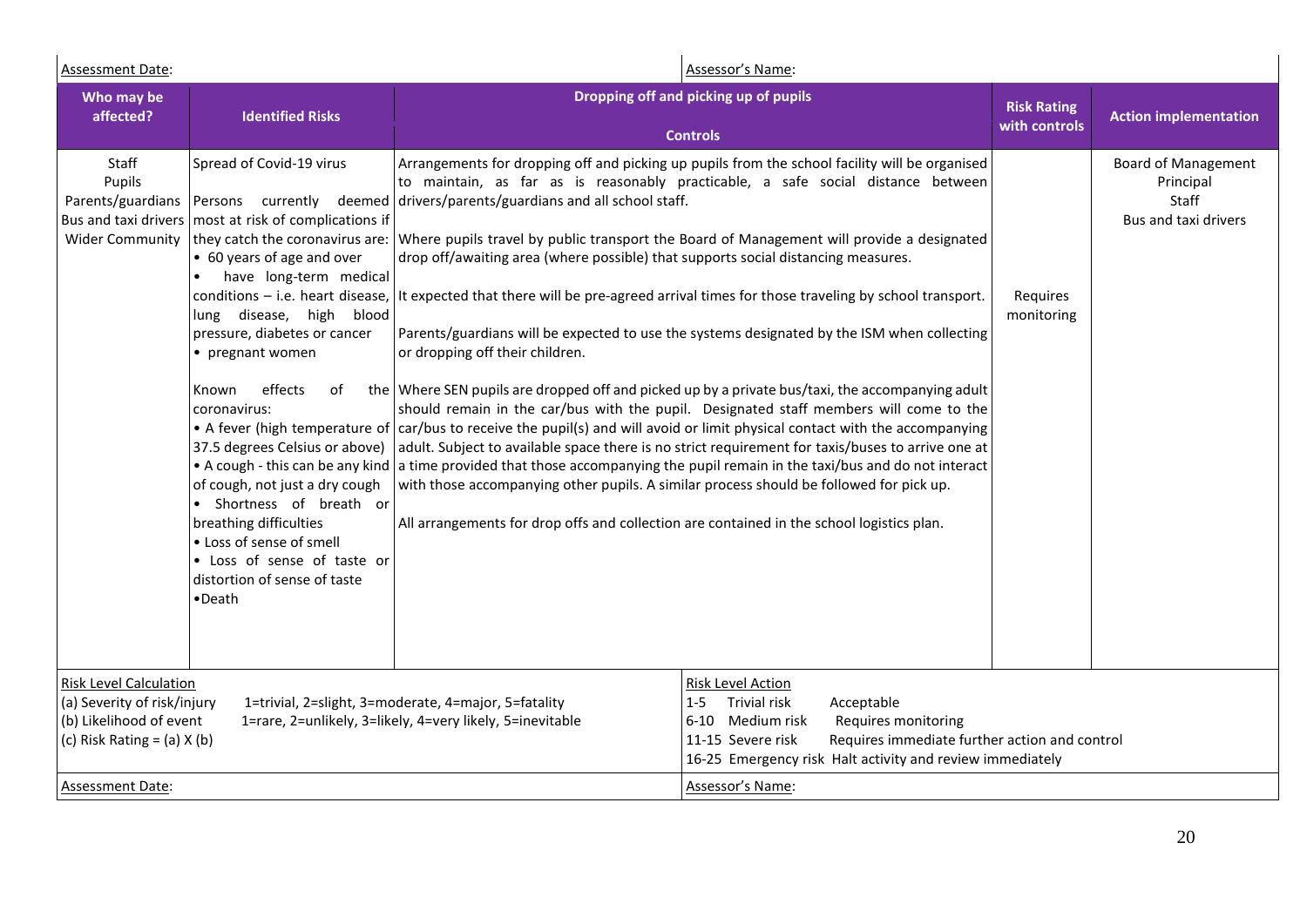| Who may be<br>affected?                                                                                                    | <b>Identified Risks</b>                                                                                                                                                                                                                                                                                                                                                                                                                                                                                                                                                                                                                                       | <b>Visitors to school</b>                                                                                                                                                                                                                                                            |                                                                                                                                                                                                                                                                                                                                                                                                                                                                                                                            | <b>Risk Rating</b>     | <b>Action implementation</b>            |
|----------------------------------------------------------------------------------------------------------------------------|---------------------------------------------------------------------------------------------------------------------------------------------------------------------------------------------------------------------------------------------------------------------------------------------------------------------------------------------------------------------------------------------------------------------------------------------------------------------------------------------------------------------------------------------------------------------------------------------------------------------------------------------------------------|--------------------------------------------------------------------------------------------------------------------------------------------------------------------------------------------------------------------------------------------------------------------------------------|----------------------------------------------------------------------------------------------------------------------------------------------------------------------------------------------------------------------------------------------------------------------------------------------------------------------------------------------------------------------------------------------------------------------------------------------------------------------------------------------------------------------------|------------------------|-----------------------------------------|
|                                                                                                                            |                                                                                                                                                                                                                                                                                                                                                                                                                                                                                                                                                                                                                                                               |                                                                                                                                                                                                                                                                                      | <b>Controls</b>                                                                                                                                                                                                                                                                                                                                                                                                                                                                                                            | with controls          |                                         |
| Staff<br>Pupils<br><b>Wider Community</b>                                                                                  | Spread of Covid-19 virus<br>Persons currently deemed<br>most at risk of complications if<br>they catch the coronavirus are:<br>• 60 years of age and over<br>have long-term medical<br>conditions - i.e. heart disease,<br>lung disease, high blood<br>pressure, diabetes or cancer<br>• pregnant women<br>effects<br>0f<br>the<br>Known<br>coronavirus:<br>• A fever (high temperature of<br>37.5 degrees Celsius or above)<br>• A cough - this can be any kind<br>of cough, not just a dry cough<br>· Shortness of breath or<br>breathing difficulties<br>• Loss of sense of smell<br>• Loss of sense of taste or<br>distortion of sense of taste<br>•Death | premises.<br>restricted and visitors will be asked to:<br>cannot be accommodated)<br>Sanitise upon entering the premises<br>Attendance to be recorded on entry to building<br>scheduled meeting<br>Wear PPE if instructed<br>✓<br>Adhere to social distancing requirements<br>✓<br>✓ | The Board of Management will promote the safety and wellbeing of all visitors to the school<br>Anyone who wishes to make an appointment may do so but visits to the school will be severely<br>Make a prior appointment before visiting the school (impromptu visits<br>Remain at home if they have any Covid-19 symptoms<br>Follow the agreed Covid-19 protocols for the school<br>Visitors MUST complete the Covid-Tracing log upon arrival if attending a<br>Not to loiter - complete their business and leave premises | Requires<br>monitoring | <b>Board of Management</b><br>Principal |
| <b>Risk Level Calculation</b><br>(a) Severity of risk/injury<br>(b) Likelihood of event<br>(c) Risk Rating = $(a)$ X $(b)$ |                                                                                                                                                                                                                                                                                                                                                                                                                                                                                                                                                                                                                                                               | 1=trivial, 2=slight, 3=moderate, 4=major, 5=fatality<br>1=rare, 2=unlikely, 3=likely, 4=very likely, 5=inevitable                                                                                                                                                                    | Risk Level Action<br><b>Trivial risk</b><br>Acceptable<br>$1 - 5$<br>6-10 Medium risk<br>Requires monitoring<br>11-15 Severe risk<br>Requires immediate further action and control<br>16-25 Emergency risk Halt activity and review immediately                                                                                                                                                                                                                                                                            |                        |                                         |
| Assessment Date:                                                                                                           |                                                                                                                                                                                                                                                                                                                                                                                                                                                                                                                                                                                                                                                               |                                                                                                                                                                                                                                                                                      | Assessor's Name:                                                                                                                                                                                                                                                                                                                                                                                                                                                                                                           |                        |                                         |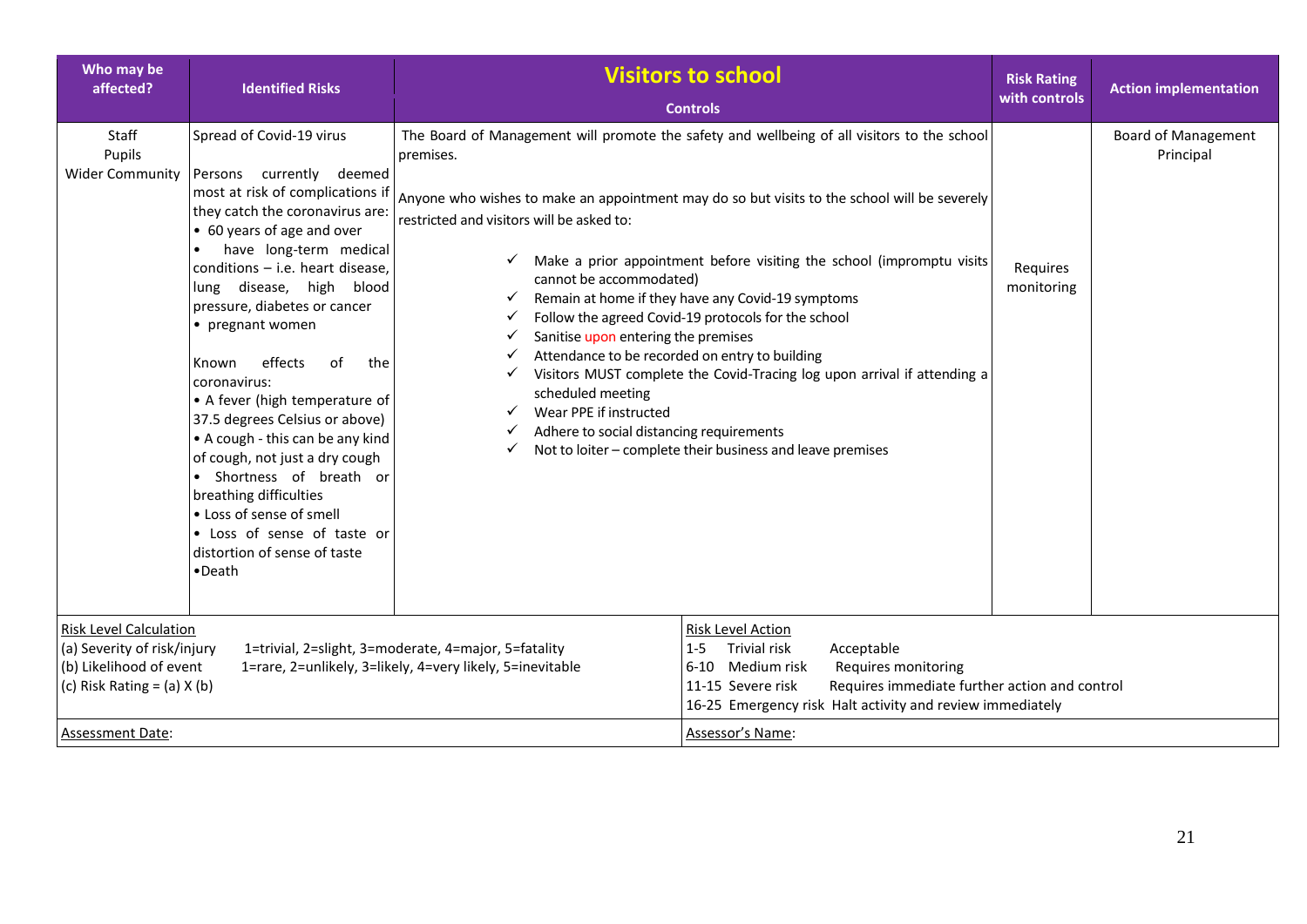| Who may be<br>affected?                                                                                                                               | <b>Identified Risks</b>                                                                                                                                                                                                                                                                                                                                                                                                                                                                                                                                                                                                                                                                                                                    | <b>Management of deliveries and supplies to school</b><br><b>Risk Rating</b><br>with controls<br><b>Controls</b>                                                                                                                                                                                                                                                                                                                                                                                                                                                                                                                                                                                                                                   |                        | <b>Action implementation</b>                                           |
|-------------------------------------------------------------------------------------------------------------------------------------------------------|--------------------------------------------------------------------------------------------------------------------------------------------------------------------------------------------------------------------------------------------------------------------------------------------------------------------------------------------------------------------------------------------------------------------------------------------------------------------------------------------------------------------------------------------------------------------------------------------------------------------------------------------------------------------------------------------------------------------------------------------|----------------------------------------------------------------------------------------------------------------------------------------------------------------------------------------------------------------------------------------------------------------------------------------------------------------------------------------------------------------------------------------------------------------------------------------------------------------------------------------------------------------------------------------------------------------------------------------------------------------------------------------------------------------------------------------------------------------------------------------------------|------------------------|------------------------------------------------------------------------|
|                                                                                                                                                       |                                                                                                                                                                                                                                                                                                                                                                                                                                                                                                                                                                                                                                                                                                                                            |                                                                                                                                                                                                                                                                                                                                                                                                                                                                                                                                                                                                                                                                                                                                                    |                        |                                                                        |
| Staff<br>Pupils<br><b>Drivers</b><br><b>Wider Community</b>                                                                                           | Spread of Covid-19 virus<br>Persons currently deemed .<br>most at risk of complications if $\vert \bullet \vert$<br>they catch the coronavirus are: $\vert \bullet \vert$<br>• 60 years of age and over<br>have long-term medical .<br>conditions – i.e. heart disease, $\vert \bullet \vert$<br>lung disease, high blood<br>pressure, diabetes or cancer<br>• pregnant women<br>effects<br>of<br>Known<br>the<br>coronavirus:<br>• A fever (high temperature of<br>37.5 degrees Celsius or above)<br>• A cough - this can be any kind<br>of cough, not just a dry cough<br>Shortness of breath or<br>breathing difficulties<br>• Loss of sense of smell<br>• Loss of sense of taste or<br>distortion of sense of taste<br>$\bullet$ Death | All drivers to present at office hatch for instructions re delivery<br>л<br>Ensure that all delivery transactions comply with physical distancing requirements<br>Agree a delivery protocol with suppliers<br>All deliveries to be planned with allocated times for collections and deliveries<br>Arrangements to be made for paperless deliveries<br>System to be agreed with suppliers to ensure reconciliations are accurate<br>Appropriate sanitising arrangements at set down areas (for materials and stock) and at<br>access and egress points.<br>Plastic packaging will not need to be sanitised before opening but hands should be<br>thoroughly washed and sanitized after handling.<br>Books will need to be quarantined for 72 hours. | Requires<br>monitoring | <b>Board of Management</b><br>Principal<br>Staff<br>Delivery personnel |
| <b>Risk Level Calculation</b><br>(a) Severity of risk/injury<br>(b) Likelihood of event<br>(c) Risk Rating = $(a)$ X $(b)$<br><b>Assessment Date:</b> |                                                                                                                                                                                                                                                                                                                                                                                                                                                                                                                                                                                                                                                                                                                                            | <b>Risk Level Action</b><br>1=trivial, 2=slight, 3=moderate, 4=major, 5=fatality<br>Trivial risk<br>Acceptable<br>$1 - 5$<br>1=rare, 2=unlikely, 3=likely, 4=very likely, 5=inevitable<br>6-10 Medium risk<br>Requires monitoring<br>Requires immediate further action and control<br>11-15 Severe risk<br>16-25 Emergency risk Halt activity and review immediately<br>Assessor's Name:                                                                                                                                                                                                                                                                                                                                                           |                        |                                                                        |
|                                                                                                                                                       |                                                                                                                                                                                                                                                                                                                                                                                                                                                                                                                                                                                                                                                                                                                                            |                                                                                                                                                                                                                                                                                                                                                                                                                                                                                                                                                                                                                                                                                                                                                    |                        |                                                                        |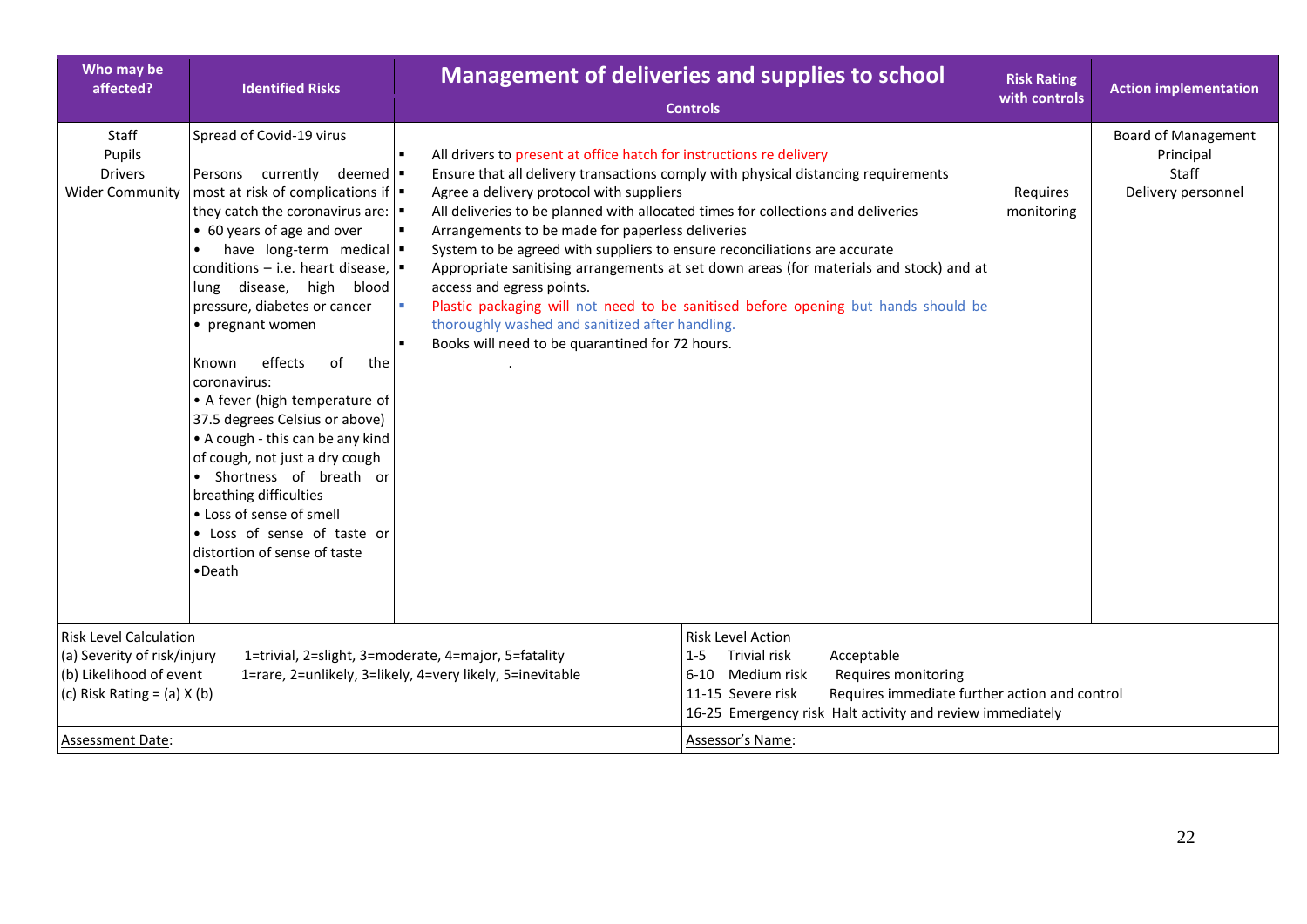# **Declaration of Sight**

| Dated: and the state of the state of the state of the state of the state of the state of the state of the state of the state of the state of the state of the state of the state of the state of the state of the state of the |
|--------------------------------------------------------------------------------------------------------------------------------------------------------------------------------------------------------------------------------|
|                                                                                                                                                                                                                                |
|                                                                                                                                                                                                                                |
|                                                                                                                                                                                                                                |
|                                                                                                                                                                                                                                |

I have read and understand the contents of this document.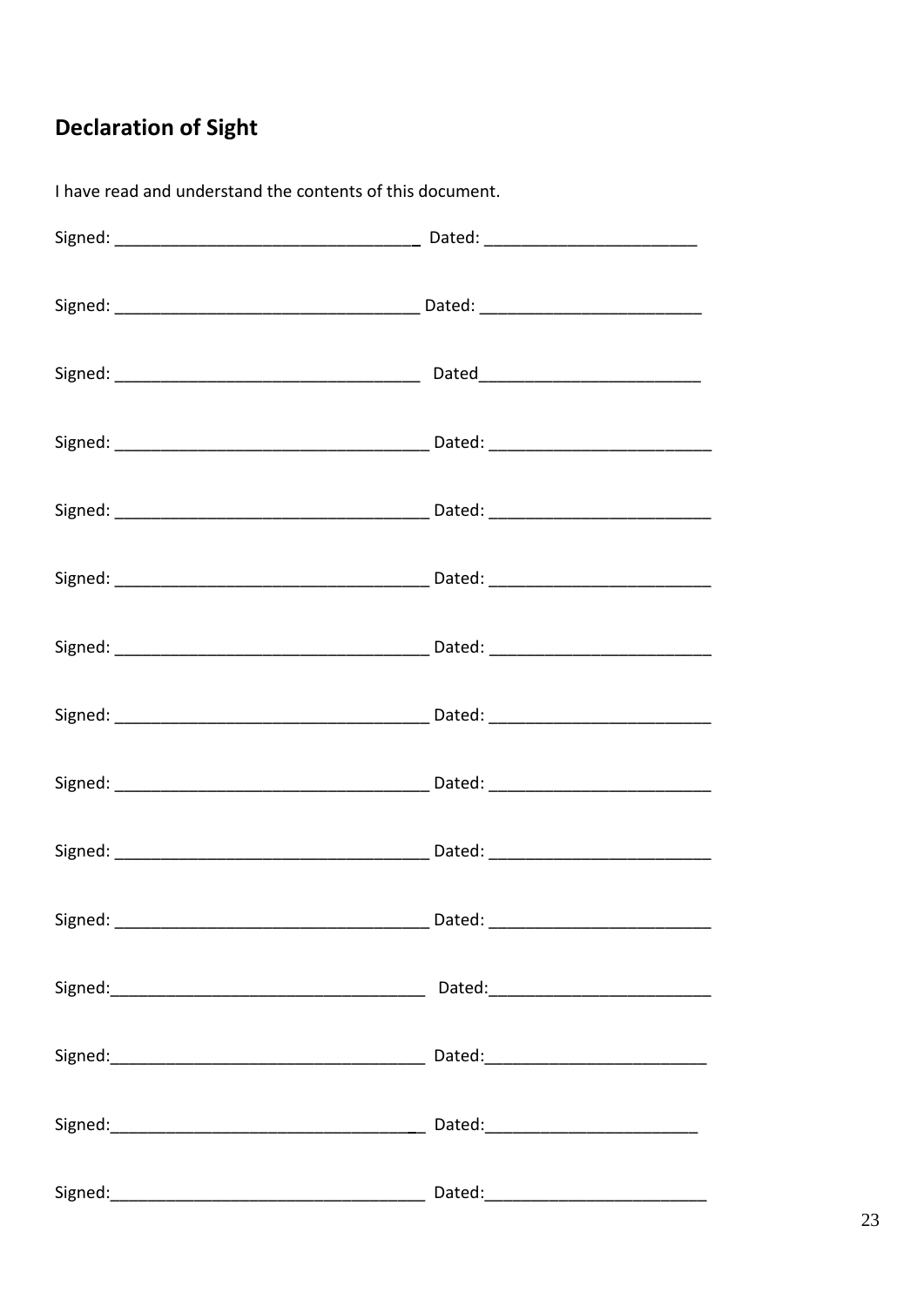| Signed: Contact Contact Contact Contact Contact Contact Contact Contact Contact Contact Contact Contact Contact Contact Contact Contact Contact Contact Contact Contact Contact Contact Contact Contact Contact Contact Contac |                                                                                                                                                                                                                                |
|--------------------------------------------------------------------------------------------------------------------------------------------------------------------------------------------------------------------------------|--------------------------------------------------------------------------------------------------------------------------------------------------------------------------------------------------------------------------------|
|                                                                                                                                                                                                                                |                                                                                                                                                                                                                                |
|                                                                                                                                                                                                                                |                                                                                                                                                                                                                                |
|                                                                                                                                                                                                                                |                                                                                                                                                                                                                                |
|                                                                                                                                                                                                                                |                                                                                                                                                                                                                                |
|                                                                                                                                                                                                                                |                                                                                                                                                                                                                                |
|                                                                                                                                                                                                                                |                                                                                                                                                                                                                                |
|                                                                                                                                                                                                                                |                                                                                                                                                                                                                                |
|                                                                                                                                                                                                                                |                                                                                                                                                                                                                                |
|                                                                                                                                                                                                                                | Dated: ________________________                                                                                                                                                                                                |
|                                                                                                                                                                                                                                | Dated: the contract of the contract of the contract of the contract of the contract of the contract of the contract of the contract of the contract of the contract of the contract of the contract of the contract of the con |